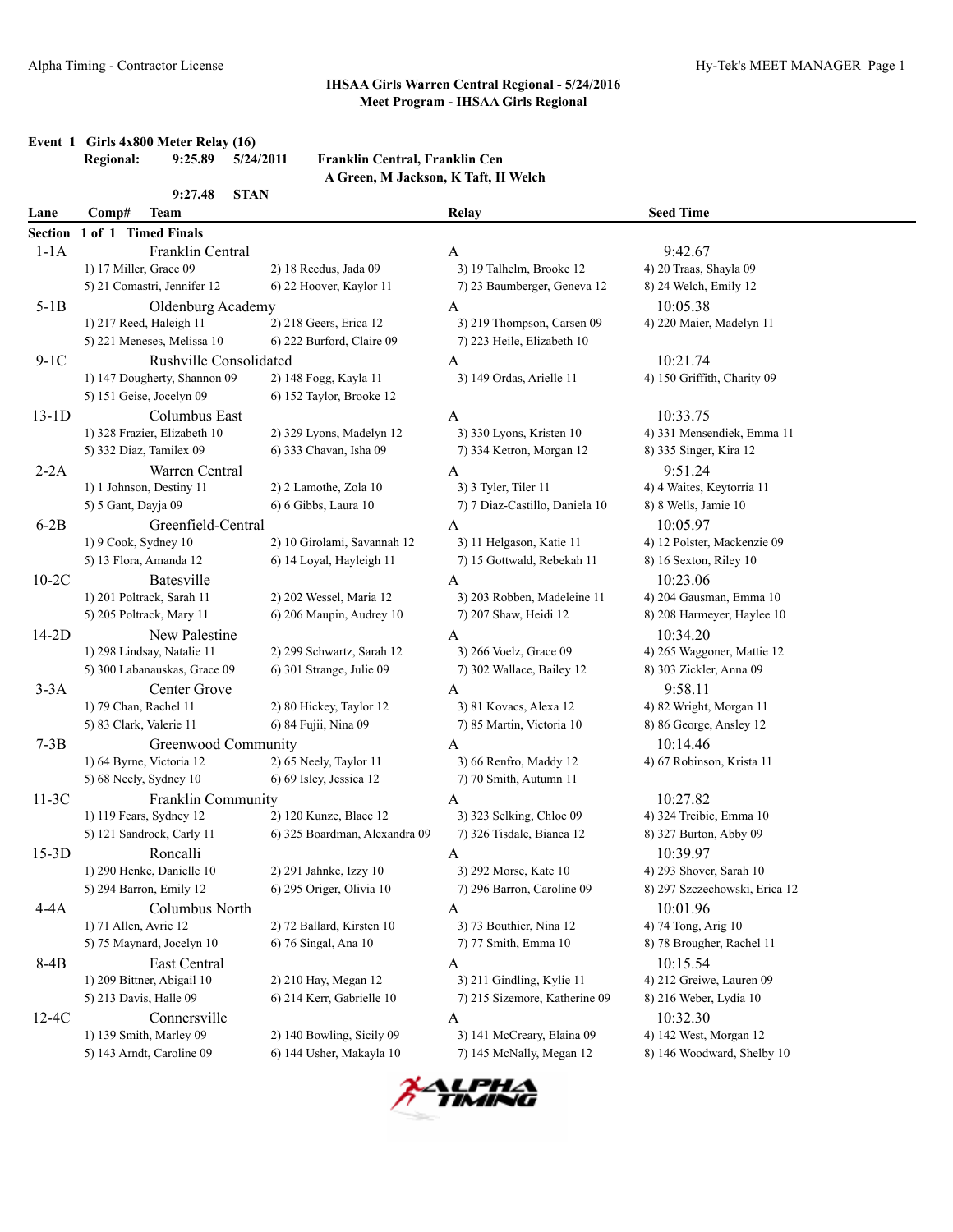### **Section 1 of 1 Timed Finals**

| $16-4D$ | Centerville                |                               |                           | 10:54.72                |
|---------|----------------------------|-------------------------------|---------------------------|-------------------------|
|         | 1) 132 Toschlog, Ashley 12 | 2) 133 Coomes, Madilyn 12     | 3) 134 Hawk, Anna 11      | 4) 135 Newman, Kayla 10 |
|         | 5) 136 Ross, Merissa 12    | 6) 137 Steinfort, Madeline 11 | 7) 138 Boswell, Angela 10 |                         |
|         |                            |                               |                           |                         |

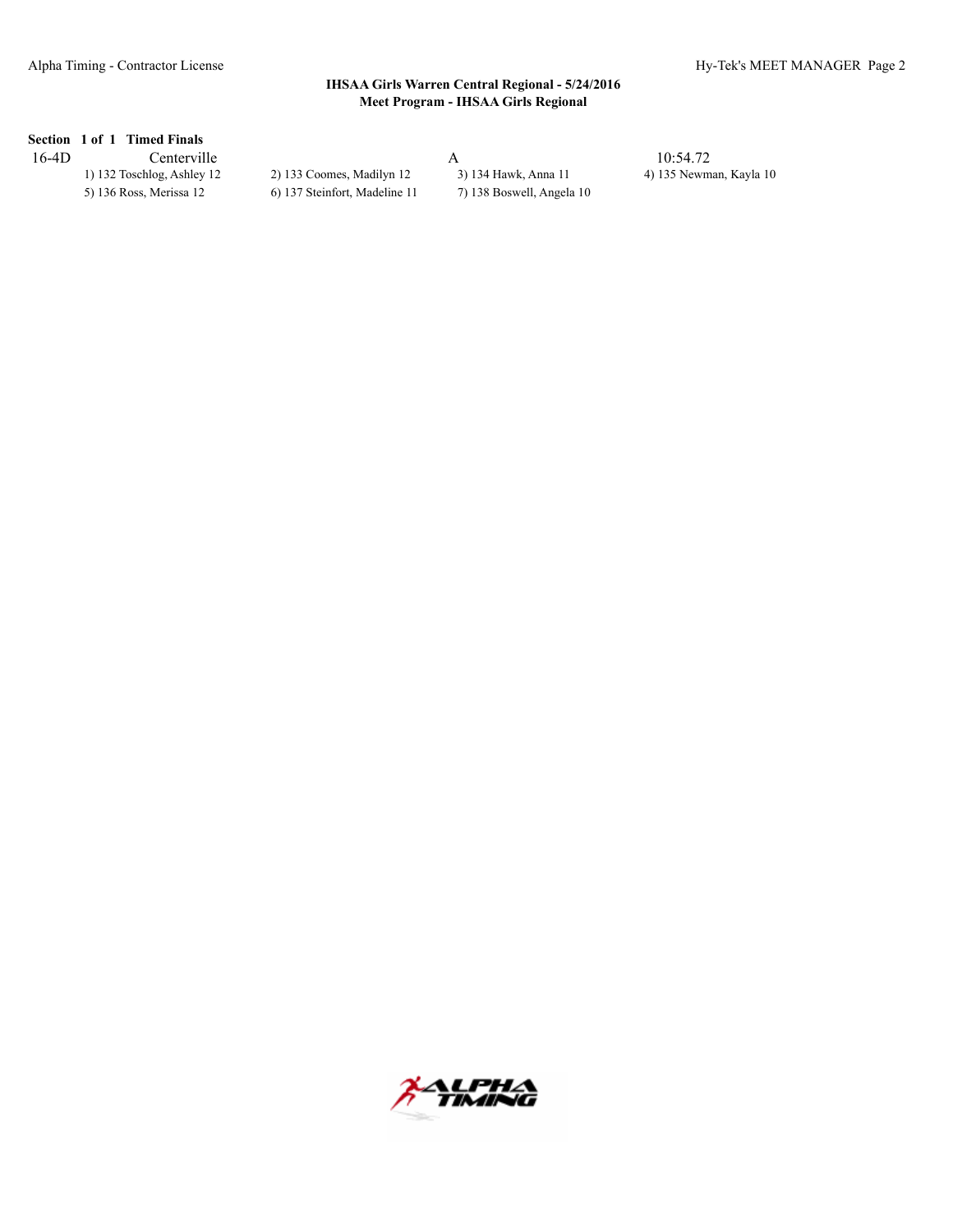#### **Event 2 Girls 100 Meter Dash (16)**

**8 Advance: Top 2 Each Heat plus Next 4 Best Times**

|                | <b>Regional:</b>    | 11.40<br>2007<br>12.39<br><b>STAN</b> | <b>Candyce McGrone, Warren Central</b> |                    |                  |             |
|----------------|---------------------|---------------------------------------|----------------------------------------|--------------------|------------------|-------------|
| Lane           | Comp#               | Name                                  |                                        | Year School        | <b>Seed Time</b> |             |
|                | Heat 1 of 2 Prelims |                                       |                                        |                    |                  |             |
|                | 227                 | Nobbe, Stephanie                      | 09                                     | Batesville         | 13.32            |             |
| $\overline{c}$ | 228                 | Ewing, Mackenzie                      | 09                                     | East Central       | 13.19            |             |
| 3              | 87                  | Lumpkin, Anika                        |                                        | Whiteland Co       | 13.09            |             |
| 4              | 26                  | Byrdsong, Bryeana                     | 12.                                    | Warren Central     | 12.22            | <b>STAN</b> |
| 5              | 89                  | Doublin, Kloie                        | 10                                     | Franklin Community | 12.90            |             |
| 6              | 155                 | Reichley, Julia                       | 12                                     | Seton Catholic     | 13.18            |             |
| 7              | 107                 | Riley, Julia                          | 09                                     | Center Grove       | 13.27            |             |
| 8              | 153                 | Elleman, Kylee                        |                                        | 12 Connersville    | 13.87            |             |
|                | Heat 2 of 2 Prelims |                                       |                                        |                    |                  |             |
|                | 154                 | Hoodlebrink, Aimee                    |                                        | 11 Hagerstown      | 13.50            |             |
| $\overline{c}$ | 38                  | Saylor, Paige                         |                                        | 11 Roncalli        | 13.20            |             |
| 3              | 261                 | Cardinas, Cameron                     |                                        | 10 Beech Grove     | 13.16            |             |
| 4              | 25                  | Baker, Ashley                         |                                        | Warren Central     | 12.49            |             |
| 5              | 27                  | Covington, Mikeisha                   | 09                                     | Warren Central     | 12.71            |             |
| 6              | 94                  | Rassel, Olivia                        | 11-                                    | Center Grove       | 13.17            |             |
| 7              | 45                  | Walker, Emily                         |                                        | Franklin Central   | 13.31            |             |
| 8              | 229                 | Lobenstein, Brianna                   | 09                                     | East Central       | 13.76            |             |

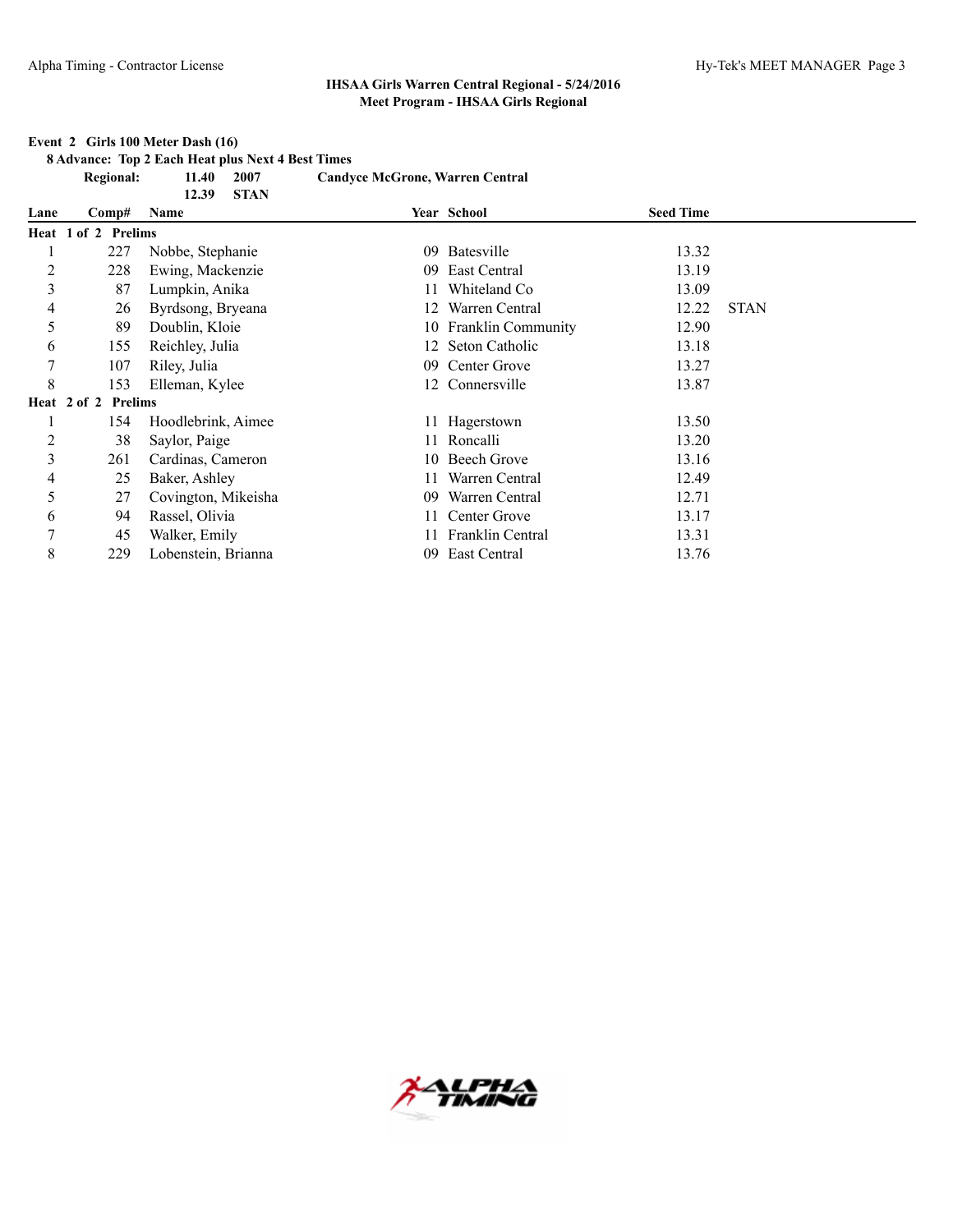#### **Event 3 Girls 100 Meter Hurdles (17)**

**8 Advance: Top 2 Each Heat plus Next 2 Best Times**

**Regional: 14.32 5/27/2014 Keri Ertel, Jennings Cou**

|                |                              | <b>STAN</b><br>14.97 |     |                           |                  |             |
|----------------|------------------------------|----------------------|-----|---------------------------|------------------|-------------|
| Lane           | Comp#                        | Name                 |     | Year School               | <b>Seed Time</b> |             |
|                | Heat 1 of 3 Prelims          |                      |     |                           |                  |             |
| 2              | 356                          | Kennedy, Jacqueline  |     | Indpls Scecina M          | 17.31            |             |
| 3              | 100                          | Coffman, Taylor      | 12  | Whiteland Co              | 16.52            |             |
| 4              | 29                           | Jackson, Kayland     |     | Warren Central            | 14.76            | <b>STAN</b> |
| 5              | 91                           | Parramore, Alexandra |     | 11 Franklin Community     | 16.31            |             |
| 6              | 271                          | Bryan, Rebecca       |     | 11 Columbus East          | 17.24            |             |
| Heat           | <b>Prelims</b><br>$2$ of $3$ |                      |     |                           |                  |             |
| $\overline{c}$ | 355                          | Sykes, Victoria      | 09  | Center Grove              | 17.31            |             |
| 3              | 158                          | Miller, Ashley       |     | 12 Seton Catholic         | 16.62            |             |
| 4              | 28                           | Batts, Kennedy       | 10  | Warren Central            | 15.51            |             |
| 5              | 225                          | Meyer, Ashlynn       |     | 10 Greensburg             | 16.30            |             |
| 6              | 224                          | Griffin, Audrey      |     | 10 East Central           | 17.06            |             |
| 7              | 156                          | Ruznack, Jolie       |     | 10 Centerville            | 17.57            |             |
|                | Heat 3 of 3<br>Prelims       |                      |     |                           |                  |             |
| $\overline{c}$ | 157                          | Lynch, Mackenzie     | 09  | Connersville              | 17.48            |             |
| 3              | 270                          | Woods, Megan         | 09  | <b>Franklin Community</b> | 16.78            |             |
| 4              | 90                           | Harper, Victoria     | 12. | Greenwood Co              | 15.96            |             |
| 5              | 92                           | Goines, Haley        | 10  | Center Grove              | 16.26            |             |
| 6              | 30                           | Dhonau, Kylie        |     | 11 New Palestine          | 16.99            |             |
| 7              | 226                          | West, Mary           | 09  | Greensburg                | 17.65            |             |

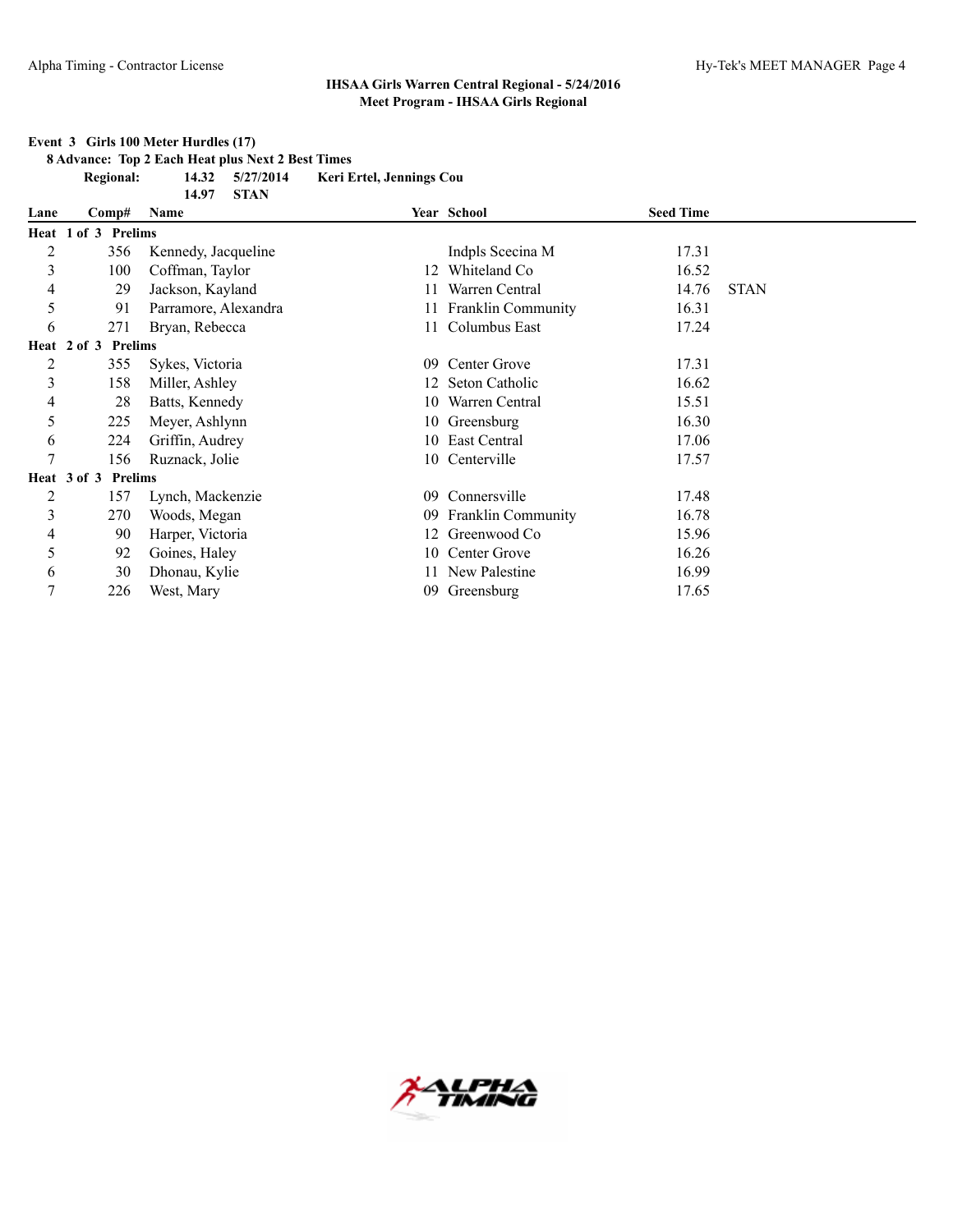#### **Event 4 Girls 200 Meter Dash (16)**

**8 Advance: Top 2 Each Heat plus Next 4 Best Times**

|                | <b>Regional:</b>    | 23.69<br>2007                | <b>Candyce McGrone, Warren Central</b> |                     |                  |             |
|----------------|---------------------|------------------------------|----------------------------------------|---------------------|------------------|-------------|
| Lane           | Comp#               | <b>STAN</b><br>25.41<br>Name |                                        | Year School         | <b>Seed Time</b> |             |
|                | Heat 1 of 2 Prelims |                              |                                        |                     |                  |             |
|                |                     |                              |                                        |                     |                  |             |
|                | 155                 | Reichley, Julia              |                                        | 12 Seton Catholic   | 28.04            |             |
| $\overline{c}$ | 31                  | Jackson, Adrienne            |                                        | Franklin Central    | 27.69            |             |
| 3              | 99                  | Schlenz, Kathleen            | 12                                     | Whiteland Co        | 27.24            |             |
| 4              | 26                  | Byrdsong, Bryeana            | 12                                     | Warren Central      | 25.28            | <b>STAN</b> |
| 5              | 93                  | McClarney, McKenzie          | 09                                     | Greenwood Co        | 27.02            |             |
| 6              | 236                 | Grimm, Eva                   | 09                                     | East Central        | 27.06            |             |
| 7              | 108                 | Wheat, Ashley                |                                        | 10 Center Grove     | 27.76            |             |
| 8              | 159                 | Hill, Kirsten                |                                        | 10 Union County     | 28.72            |             |
|                | Heat 2 of 2 Prelims |                              |                                        |                     |                  |             |
|                | 154                 | Hoodlebrink, Aimee           |                                        | 11 Hagerstown       | 28.06            |             |
| $\overline{2}$ | 246                 | Murray, Gracie               |                                        | South Dearborn      | 27.73            |             |
| 3              | 227                 | Nobbe, Stephanie             | 09                                     | Batesville          | 27.19            |             |
| 4              | 27                  | Covington, Mikeisha          | 09                                     | Warren Central      | 25.39            | <b>STAN</b> |
| 5              | 88                  | Anderson, Hanna              |                                        | 10 Greenwood Co     | 26.58            |             |
| 6              | 94                  | Rassel, Olivia               | 11                                     | Center Grove        | 27.18            |             |
| 7              | 262                 | Crowder, Victoria            | 09                                     | New Palestine       | 28.02            |             |
| 8              | 263                 | Baugh, Mikayla               |                                        | <b>Indian Creek</b> | 28.31            |             |

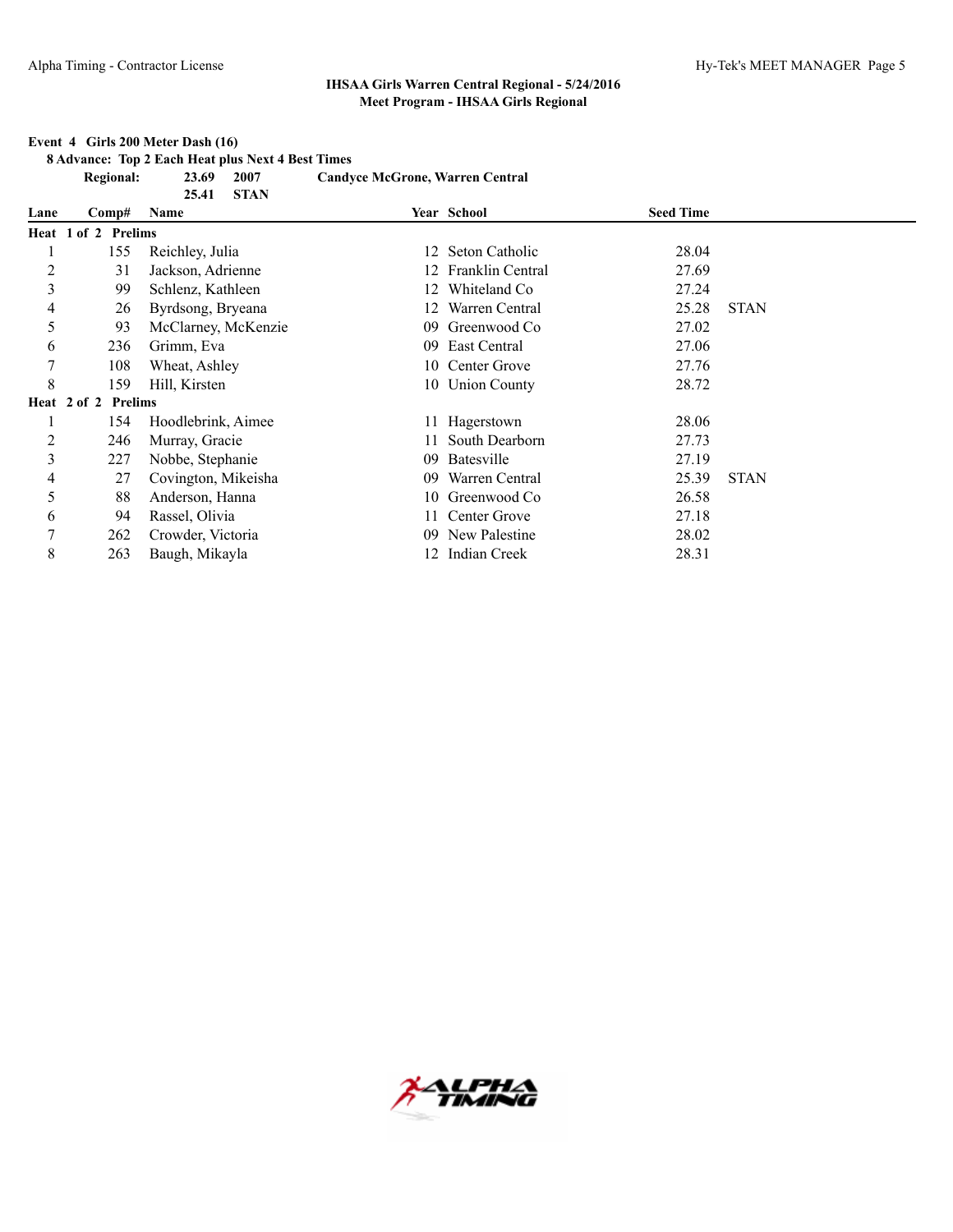|                | <b>Regional:</b>    | 4:59.86<br>2008                | <b>Renee Masterson, Beech Grove</b> |                         |                  |  |
|----------------|---------------------|--------------------------------|-------------------------------------|-------------------------|------------------|--|
| Lane           | Comp#               | <b>STAN</b><br>5:00.59<br>Name |                                     | Year School             | <b>Seed Time</b> |  |
| Section        | 1 of 1 Timed Finals |                                |                                     |                         |                  |  |
|                | 85                  | Martin, Victoria               | 10                                  | Center Grove            | 5:31.63          |  |
| $\overline{c}$ | 264                 | Coffey, Allison                |                                     | 12 Columbus North       | 5:32.00          |  |
| $\mathfrak{Z}$ | 8                   | Wells, Jamie                   | 10                                  | Warren Central          | 5:15.24          |  |
| 4              | 96                  | Lax, Sierra                    |                                     | 12 Columbus North       | 5:20.41          |  |
| 5              | 83                  | Clark, Valerie                 | 11.                                 | Center Grove            | 5:20.50          |  |
| 6              | 95                  | Brewer, Kaley                  |                                     | Whiteland Co            | 5:27.61          |  |
| 7              | 212                 | Greiwe, Lauren                 | 09                                  | East Central            | 5:34.24          |  |
| 8              | 132                 | Toschlog, Ashley               | 12                                  | Centerville             | 5:35.49          |  |
| 9              | 160                 | Stamm, Hanna                   | 10-                                 | Seton Catholic          | 5:35.84          |  |
| 10             | 32                  | Matthies, Kathryn              | 09                                  | Franklin Central        | 5:36.23          |  |
| 11             | 23                  | Baumberger, Geneva             | 12                                  | <b>Franklin Central</b> | 5:36.75          |  |
| 12             | 265                 | Waggoner, Mattie               |                                     | 12 New Palestine        | 5:38.74          |  |
| 13             | 266                 | Voelz, Grace                   | 09                                  | New Palestine           | 5:39.42          |  |
| 14             | 150                 | Griffith, Charity              | 09                                  | Rushville Co            | 5:41.73          |  |
| 15             | 201                 | Poltrack, Sarah                | 11                                  | Batesville              | 5:46.30          |  |
| 16             | 230                 | Snider, Brianna                |                                     | 09 North Decatur        | 5:48.36          |  |

#### **Event 5 Girls 1600 Meter Run (16)**

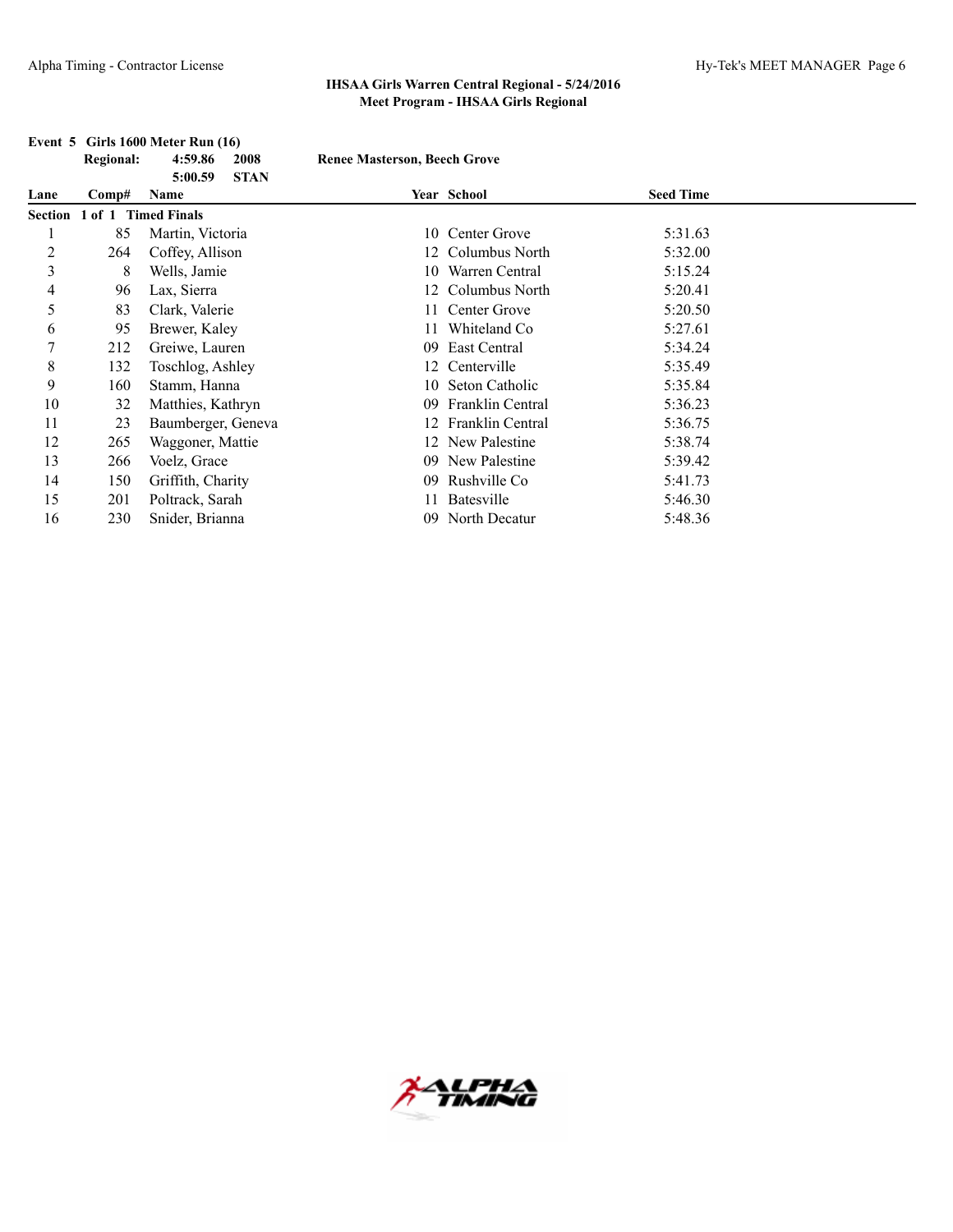| Event $6$ Girls $4x100$ Meter Relay (16) |       |      |                       |  |
|------------------------------------------|-------|------|-----------------------|--|
| <b>Regional:</b>                         | 46.79 | 2007 | <b>Warren Central</b> |  |

**Bruen, McGrone, Summers, Wright**

|         | 48.46                       | <b>STAN</b>                   |                                |                                |  |
|---------|-----------------------------|-------------------------------|--------------------------------|--------------------------------|--|
| Lane    | Comp#<br>Team               |                               | Relay                          | <b>Seed Time</b>               |  |
| Section | 1 of 2 Timed Finals         |                               |                                |                                |  |
| 1       | Richmond                    |                               | A                              | 53.98                          |  |
|         | 1) 166 Austin, Riley 10     | 2) 167 Easley, Katie 10       | 3) 168 Griffin, Lindsey 10     | 4) 169 Hurley, Braxtyn 10      |  |
|         | 5) 170 Deloney, Tanazia 09  | 6) 171 Carpenter, La'daya 09  | 7) 172 Moore, Sydney 10        | 8) 173 Taylor-Johnson, Lisa 12 |  |
| 2       | Seton Catholic              |                               | A                              | 53.18                          |  |
|         | 1) 174 Brenneke, Leann 10   | 2) 175 Dickman, Sarah 10      | 3) 158 Miller, Ashley 12       | 4) 155 Reichley, Julia 12      |  |
|         | 5) 176 Schmidt, Abbey 10    |                               |                                |                                |  |
| 3       | <b>Franklin County</b>      |                               | A                              | 52.95                          |  |
|         | 1) 241 Schatzle, Anna 09    | 2) 242 Raible, Ashlie 11      | 3) 243 Reed, Emily 11          | 4) 244 Robben, Amelia 12       |  |
|         | 5) 245 Pearson, Shelby 09   |                               |                                |                                |  |
| 4       | New Palestine               |                               | A                              | 52.20                          |  |
|         | 1) 30 Dhonau, Kylie 11      | 2) 304 Hart, Tianna 09        | 3) 305 McKilligin, Olivia 10   | 4) 306 Smith, Courtney 12      |  |
|         | 5) 307 Dewitt, Colbi 11     | 6) 262 Crowder, Victoria 09   | 7) 308 McKinley, Hannah 10     | 8) 309 Dockins, Annabelle 12   |  |
| 5       | Columbus North              |                               | A                              | 52.28                          |  |
|         | 1) 336 Drum, Baleigh 09     | 2) 337 Gates, Dakota 11       | 3) 338 Smiley, Jahna 10        | 4) 339 Tynan, Liz 10           |  |
|         | 5) 340 Monsivais, Andrea 11 | 6) 341 Howard-Bass, Maliah 11 | 7) 342 Maddix, Delanie 12      |                                |  |
| 6       | Columbus East               |                               | А                              | 52.64                          |  |
|         | 1) 343 Allen, Ashley 09     | 2) 344 Gastineau, Kayla 11    | 3) 345 Schultheis, Laurelyn 10 | 4) 346 Smith, Taylor 11        |  |
|         | 5) 347 Miller, Kaylin 10    | 6) 348 Glaid, Natalie 10      | 7) 349 Hagan, Elizabeth 09     | 8) 114 Vanliew, Cortney 11     |  |
| 7       | Greenfield-Central          |                               | A                              | 53.33                          |  |
|         | 1) 310 Bowmer, Shelby 12    | $2)$ 9 Cook, Sydney 10        | 3) 13 Flora, Amanda 12         | 4) 311 Fortner, Olivia 10      |  |
|         | 5) 10 Girolami, Savannah 12 | 6) 14 Loyal, Hayleigh 11      | 7) 12 Polster, Mackenzie 09    | 8) 312 Sherman, Emma 09        |  |
| 8       | Hagerstown                  |                               | A                              | 54.18                          |  |
|         | 1) 161 Jenkins, Beth 10     | 2) 162 Terry, Ana 09          | 3) 163 Henley, Madeline 11     | 4) 154 Hoodlebrink, Aimee 11   |  |
|         | 5) 164 Compton, Lynsie 09   | 6) 165 Dale, Kaylani 12       |                                |                                |  |

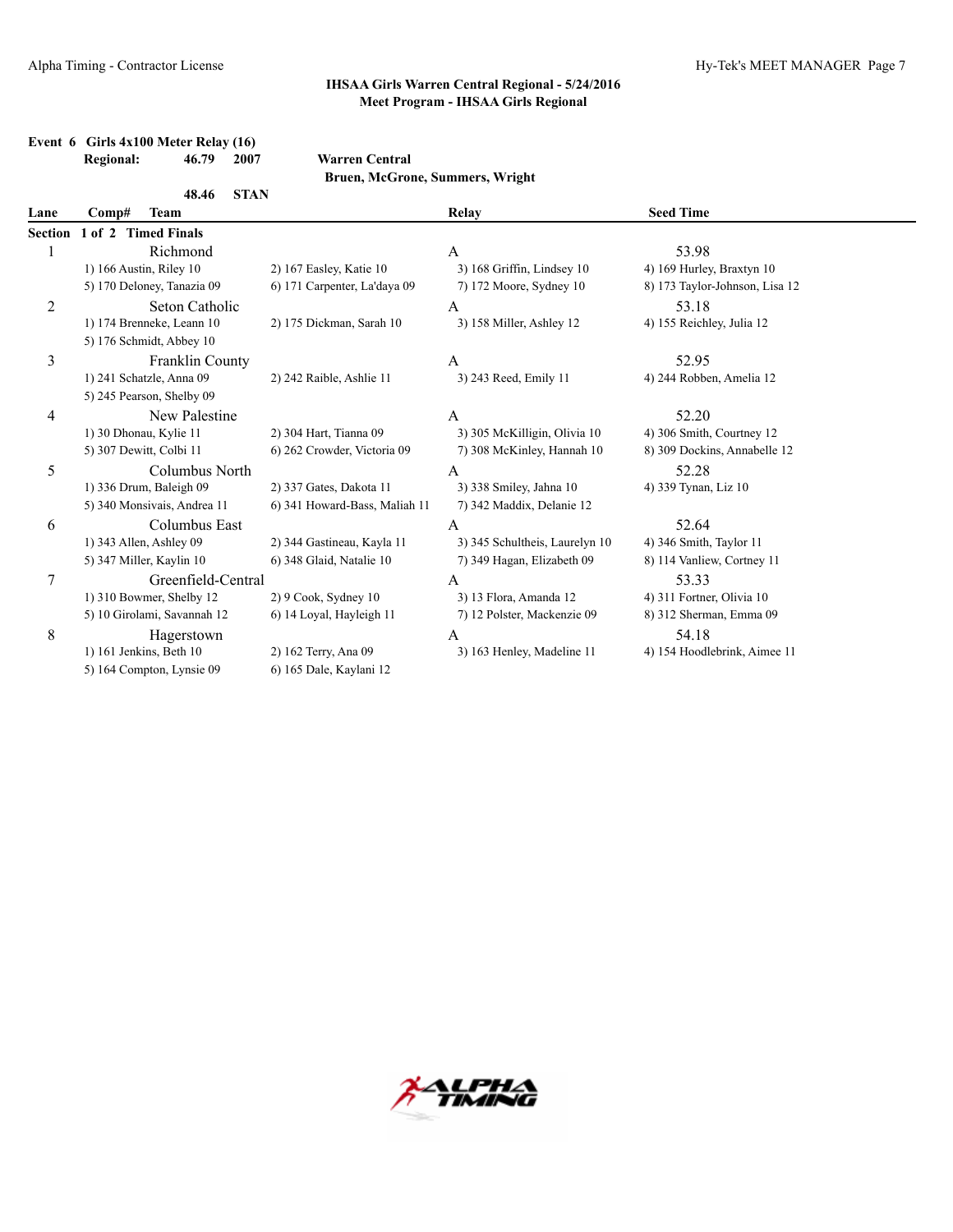#### **Section 2 of 2 Timed Finals...(Event 6 Girls 4x100 Meter Relay (16))**

|   | Roncalli                   |                               | A                            | 51.59                         |
|---|----------------------------|-------------------------------|------------------------------|-------------------------------|
|   | 1) 36 Clarke, Morgan 11    | 2) 37 O'Connor, Kasey 09      | 3) 38 Saylor, Paige 11       | 4) 39 Schultheis, Carlie 09   |
|   | 5) 40 Bauer, Anna 09       | 6) 41 Richardson, Annie 12    | 7) 42 Asher, Josie 11        | 8) 43 Lawrie, Anna Marie 11   |
| 2 | Whiteland Community        |                               | A                            | 51.27                         |
|   | 1) 97 Joseph, Kailee 09    | 2) 87 Lumpkin, Anika 11       | 3) 98 Miller, Kerrigan 11    | 4) 99 Schlenz, Kathleen 12    |
|   | 5) 100 Coffman, Taylor 12  | 6) 101 Hawk, Mikayla 09       | 7) 102 Sevier, Savannah 09   |                               |
| 3 | East Central               |                               | A                            | 51.26                         |
|   | 1) 228 Ewing, Mackenzie 09 | 2) 236 Grimm, Eva 09          | 3) 237 Gindling, Kendall 12  | 4) 229 Lobenstein, Brianna 09 |
|   | 5) 238 Fey, Emma 09        | 6) 224 Griffin, Audrey 10     | 7) 239 Muhlada, Marley 10    | 8) 240 Shumate, Robyn 11      |
| 4 | Warren Central             |                               | A                            | 47.93<br><b>STAN</b>          |
|   | 1) 25 Baker, Ashley 11     | 2) 26 Byrdsong, Bryeana 12    | 3) 27 Covington, Mikeisha 09 | 4) 33 Hoosier, Prommyse 09    |
|   | 5) 28 Batts, Kennedy 10    | 6) 29 Jackson, Kayland 11     | 7) 34 Johnson, Dejah 11      | 8) 35 Webster, Dasia 12       |
| 5 | Greenwood Community        |                               | A                            | 50.84                         |
|   |                            |                               |                              |                               |
|   | 1) 88 Anderson, Hanna 10   | 2) 90 Harper, Victoria 12     | 3) 93 McClarney, McKenzie 09 | 4) 103 Taft, Jae 12           |
|   | 5) 104 Johnson, Janae 09   | 6) 105 Allen, Olivia 09       | 7) 65 Neely, Taylor 11       | 8) 106 Allen, Ashley 10       |
| 6 | Center Grove               |                               | A                            | 51.25                         |
|   | 1) 92 Goines, Haley 10     | 2) 94 Rassel, Olivia 11       | 3) 107 Riley, Julia 09       | 4) 108 Wheat, Ashley 10       |
|   | 5) 109 Falcone, Kylie 11   | 6) 110 Dillworth, Deanna 10   | 7) 111 Schultz, Claire 09    | 8) 112 Kovacs, Alainey 09     |
| 7 | Franklin Central           |                               | A                            | 51.56                         |
|   | 1) 44 Coney, Emma 09       | 2) 31 Jackson, Adrienne 12    | 3) 45 Walker, Emily 11       | 4) 46 Waters, Lydia 09        |
|   | 5) 47 Moritz, Hannah 11    | 6) 48 Hines, Keyla 11         | 7) 49 Bell, Janea 11         |                               |
| 8 | Batesville                 |                               | A                            | 52.04                         |
|   | 1) 231 Bruns, Clare 12     | 2) 232 Meadows, Sophie 11     | 3) 233 Meyer, Morgan 10      | 4) 227 Nobbe, Stephanie 09    |
|   | 5) 208 Harmeyer, Haylee 10 | 6) 234 Muckerheide, Alison 11 | 7) 235 Barrett, Kasey 09     | 8) 203 Robben, Madeleine 11   |

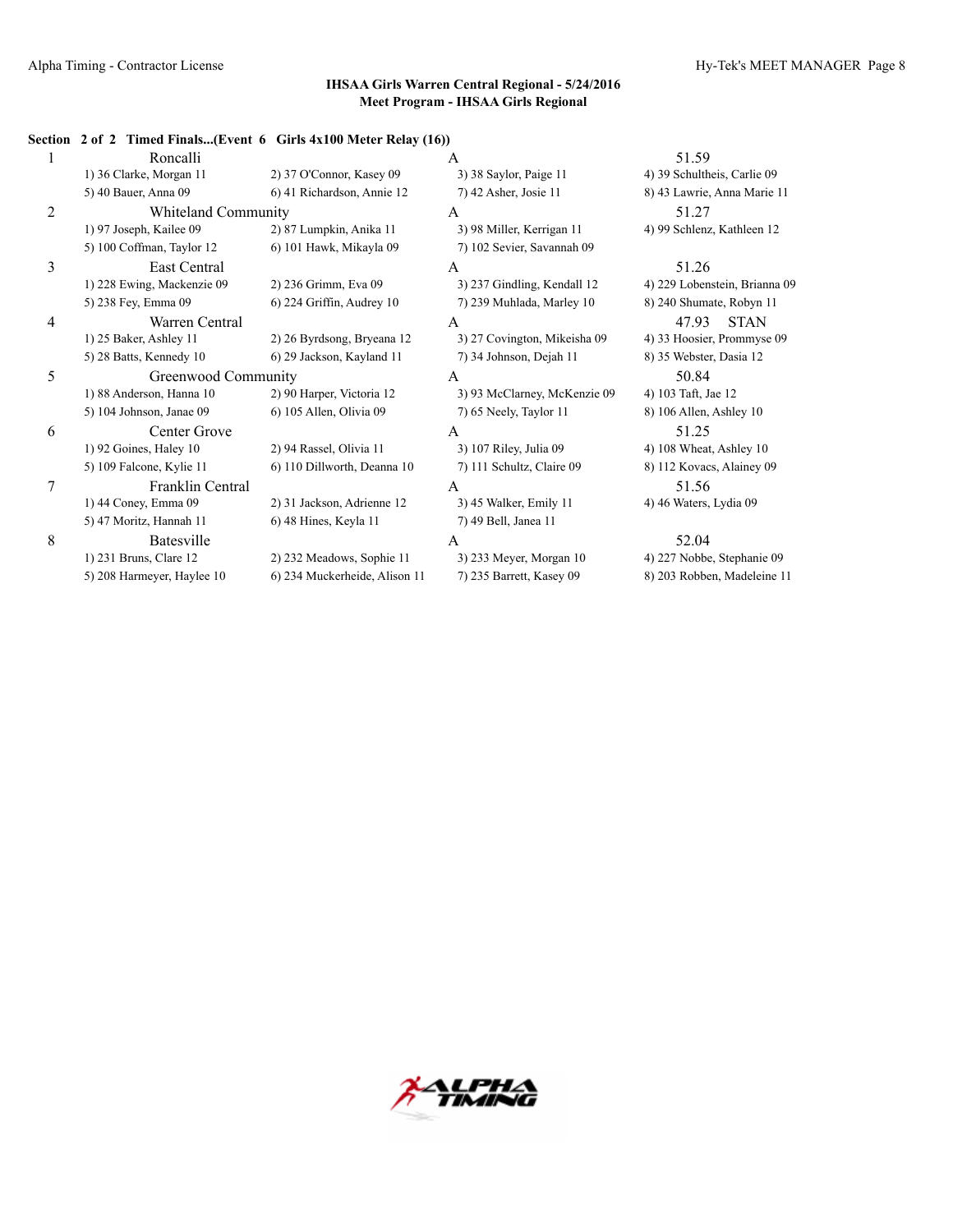|                | <b>Regional:</b>    | 56.15<br>2009           | Logan Hayes, Warren Central |                    |                  |  |
|----------------|---------------------|-------------------------|-----------------------------|--------------------|------------------|--|
|                |                     | 57.83<br><b>STAN</b>    |                             |                    |                  |  |
| Lane           | Comp#               | Name                    |                             | Year School        | <b>Seed Time</b> |  |
| <b>Section</b> | 1 of 2 Timed Finals |                         |                             |                    |                  |  |
|                | 269                 | Simons, Anna            |                             | 10 Greenwood Ch    | 1:03.71          |  |
| $\overline{c}$ | 177                 | Vanmiddlesworth, Payton | 09.                         | Richmond           | 1:03.45          |  |
| 3              | 110                 | Dillworth, Deanna       | 10                          | Center Grove       | 1:03.04          |  |
| 4              | 246                 | Murray, Gracie          | 11.                         | South Dearborn     | 1:02.39          |  |
| 5              | 113                 | Fraser, Delsi           | 09                          | Whiteland Co       | 1:02.86          |  |
| 6              | 262                 | Crowder, Victoria       | 09                          | New Palestine      | 1:02.95          |  |
| 7              | 208                 | Harmeyer, Haylee        |                             | 10 Batesville      | 1:03.49          |  |
| 8              | 147                 | Dougherty, Shannon      | 09                          | Rushville Co       | 1:04.27          |  |
| Section        | 2 of 2 Timed Finals |                         |                             |                    |                  |  |
|                | 142                 | West, Morgan            |                             | 12 Connersville    | 1:01.84          |  |
| 2              | 261                 | Cardinas, Cameron       |                             | 10 Beech Grove     | 1:00.48          |  |
| 3              | 10                  | Girolami, Savannah      | 12                          | Greenfield-Central | 59.21            |  |
| 4              | 34                  | Johnson, Dejah          |                             | Warren Central     | 58.50            |  |
| 5              | 3                   | Tyler, Tiler            | 11                          | Warren Central     | 59.12            |  |
| 6              | 65                  | Neely, Taylor           |                             | Greenwood Co       | 59.13            |  |
| 7              | 114                 | Vanliew, Cortney        |                             | Columbus East      | 1:00.73          |  |
| 8              | 240                 | Shumate, Robyn          | 11.                         | East Central       | 1:02.06          |  |

#### **Event 7 Girls 400 Meter Dash (16)**

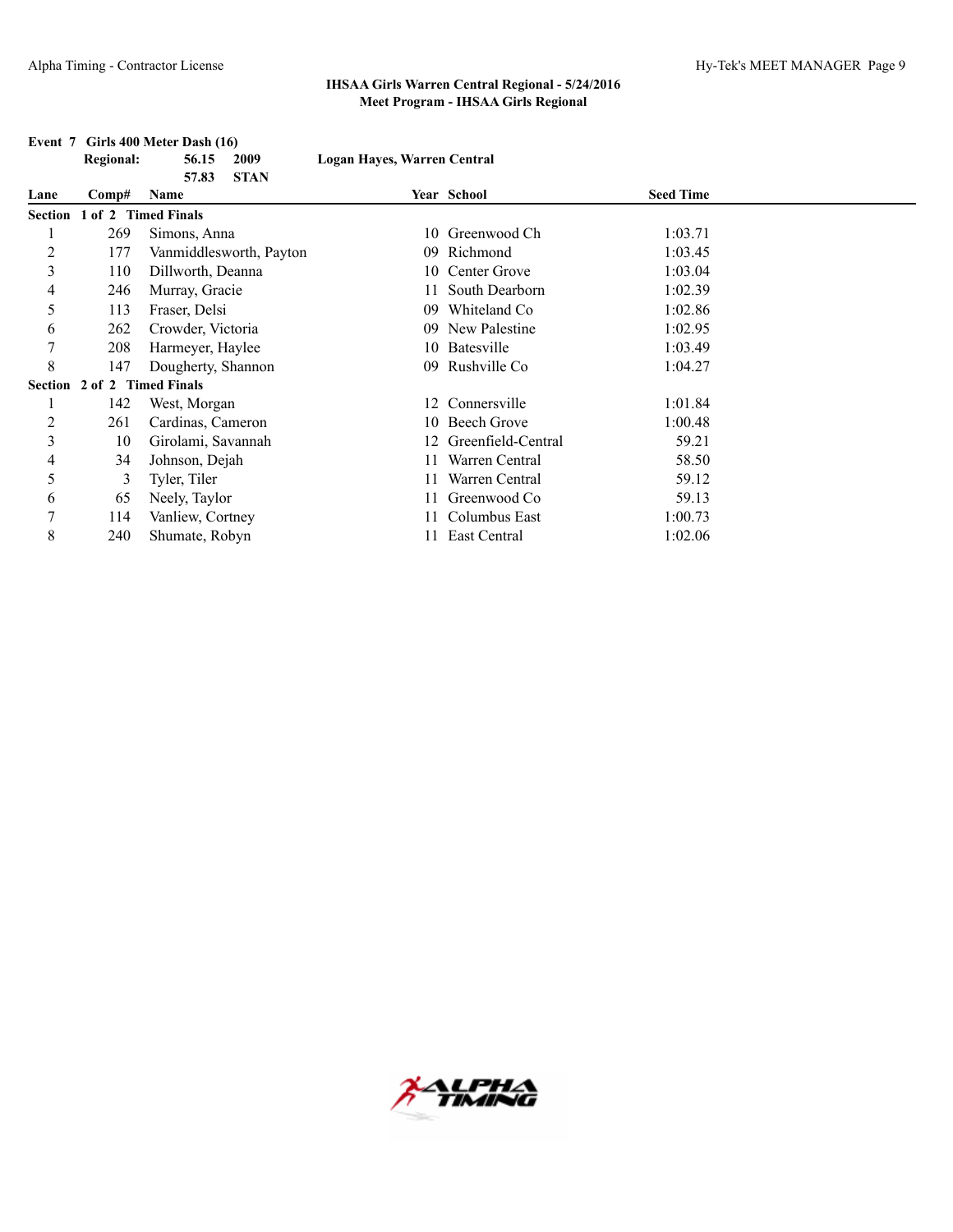## **Event 8 Girls 300 Meter Hurdles (16)**<br>Regional: 43.93 2009

 $Sara Bernzott, Connersville$ 

|                |       | <b>STAN</b><br>45.11        |                 |                         |                  |  |
|----------------|-------|-----------------------------|-----------------|-------------------------|------------------|--|
| Lane           | Comp# | Name                        |                 | Year School             | <b>Seed Time</b> |  |
|                |       | Section 1 of 2 Timed Finals |                 |                         |                  |  |
|                | 157   | Lynch, Mackenzie            | 09              | Connersville            | 52.38            |  |
| $\overline{c}$ | 272   | Wood, Morgan                | 09              | Waldron                 | 51.17            |  |
| 3              | 224   | Griffin, Audrey             | 10              | East Central            | 51.14            |  |
| 4              | 122   | Wellington, Brooke          |                 | Center Grove            | 50.34            |  |
| 5              | 117   | Beavins, Emma               |                 | 10 Franklin Community   | 50.39            |  |
| 6              | 178   | Bowling, Summer             |                 | 10 Rushville Co         | 51.02            |  |
| 7              | 55    | Rush, Rachel                | 09 <sup>°</sup> | <b>Franklin Central</b> | 51.46            |  |
| 8              | 156   | Ruznack, Jolie              |                 | 10 Centerville          | 53.02            |  |
|                |       | Section 2 of 2 Timed Finals |                 |                         |                  |  |
| 1              | 231   | Bruns, Clare                |                 | 12 Batesville           | 49.60            |  |
| $\overline{c}$ | 100   | Coffman, Taylor             |                 | 12 Whiteland Co         | 49.34            |  |
| 3              | 91    | Parramore, Alexandra        |                 | 11 Franklin Community   | 48.41            |  |
| 4              | 28    | Batts, Kennedy              | 10              | Warren Central          | 46.50            |  |
| 5              | 29    | Jackson, Kayland            |                 | Warren Central          | 48.07            |  |
| 6              | 115   | Hasler, Grace               |                 | 10 Hauser               | 48.21            |  |
| 7              | 225   | Meyer, Ashlynn              |                 | 10 Greensburg           | 49.59            |  |
| 8              | 50    | Mitchell, Chessa            |                 | Franklin Central        | 49.64            |  |

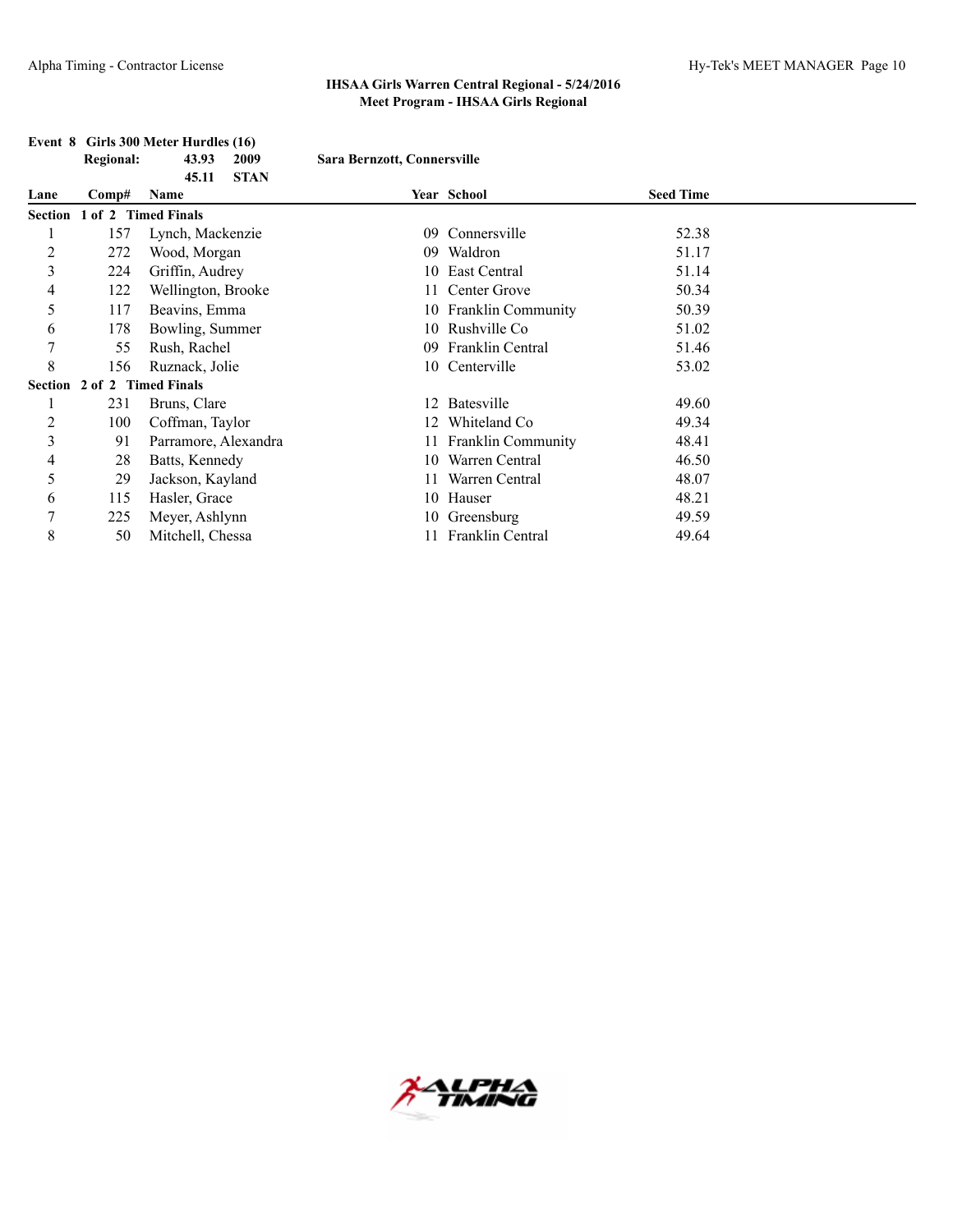|         | <b>Regional:</b> | 2:11.90<br>2008                | <b>Kathy Klump, South Dearborn</b> |                      |                  |  |
|---------|------------------|--------------------------------|------------------------------------|----------------------|------------------|--|
| Lane    | $\bf Comp\#$     | <b>STAN</b><br>2:16.01<br>Name |                                    | Year School          | <b>Seed Time</b> |  |
| Section | $1$ of $1$       | <b>Timed Finals</b>            |                                    |                      |                  |  |
| $1-1A$  | 19               | Talhelm, Brooke                | 12                                 | Franklin Central     | 2:16.09          |  |
| $5-1B$  | 80               | Hickey, Taylor                 | 12                                 | Center Grove         | 2:24.74          |  |
| $9-1C$  | 74               | Tong, Arig                     |                                    | 10 Columbus North    | 2:27.90          |  |
| 13-1D   | 181              | Barker, Jenna                  |                                    | 10 Seton Catholic    | 2:32.07          |  |
| $2-2A$  | 9                | Cook, Sydney                   | 10                                 | Greenfield-Central   | 2:19.33          |  |
| $6-2B$  | 217              | Reed, Haleigh                  |                                    | 11 Oldenburg Academy | 2:25.96          |  |
| $10-2C$ | 209              | Bittner, Abigail               | 10                                 | East Central         | 2:30.13          |  |
| 14-2D   | 247              | Jones, Cameron                 |                                    | 10 Greensburg        | 2:32.56          |  |
| $3-3A$  | 18               | Reedus, Jada                   | 09                                 | Franklin Central     | 2:21.70          |  |
| $7-3B$  | 96               | Lax, Sierra                    |                                    | Columbus North       | 2:27.35          |  |
| $11-3C$ | 66               | Renfro, Maddy                  |                                    | Greenwood Co         | 2:30.30          |  |
| $15-3D$ | 180              | Ramey, Samantha                | 10                                 | <b>Union County</b>  | 2:33.25          |  |
| 4-4A    | 4                | Waites, Keytorria              | 11                                 | Warren Central       | 2:22.65          |  |
| 8-4B    | 8                | Wells, Jamie                   | 10                                 | Warren Central       | 2:27.51          |  |
| $12-4C$ | 84               | Fujii, Nina                    | 09                                 | Center Grove         | 2:30.34          |  |
| 16-4D   | 179              | Owens, Allie                   | 09                                 | Cambridge Ci         | 2:33.77          |  |

#### **Event 9 Girls 800 Meter Run (16)**

**\LPHA**<br>TMING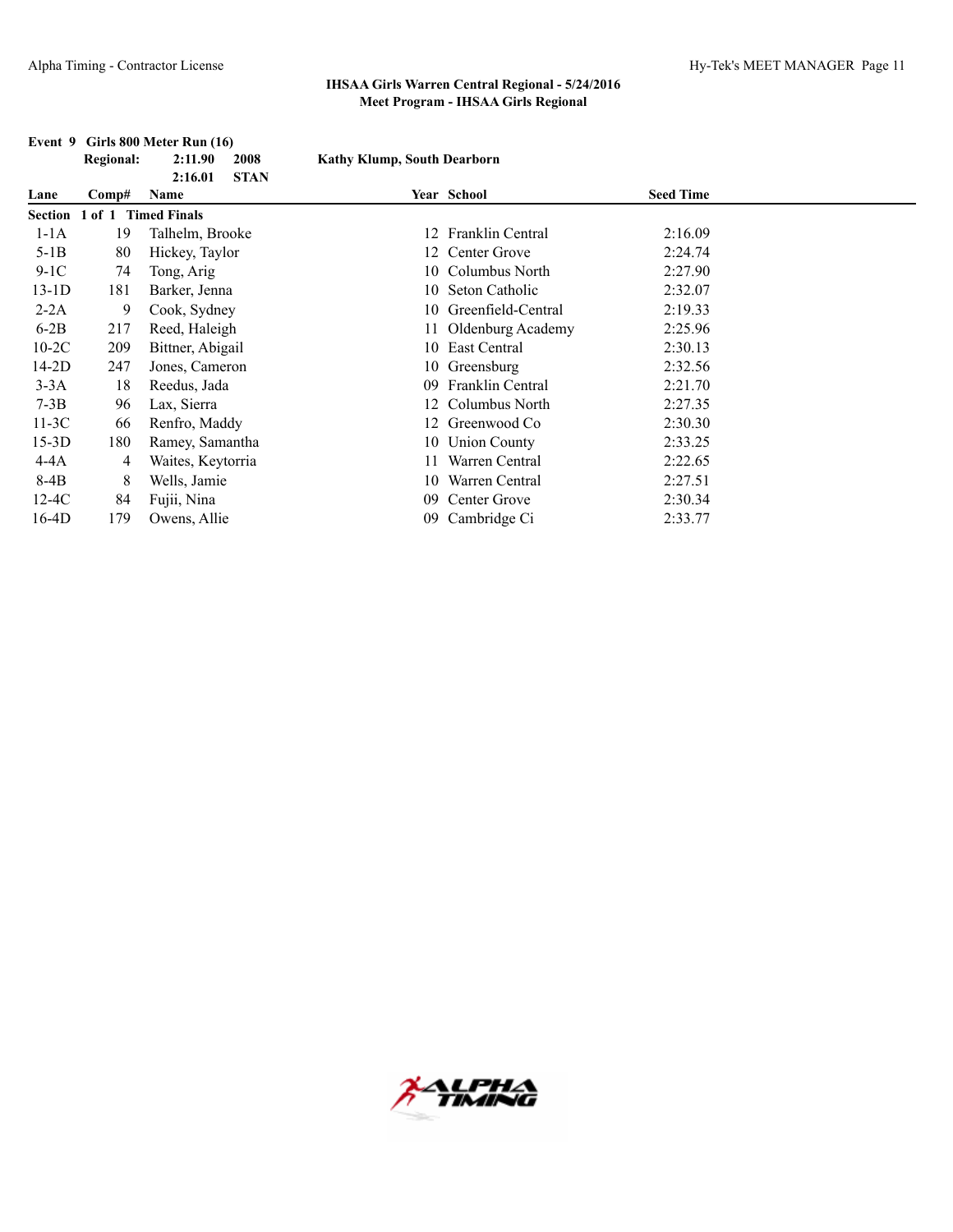### **Event 10 Girls 3200 Meter Run (16)**

|                | <b>Regional:</b> | 10:55.90<br>1989<br><b>STAN</b><br>10:58.00 | <b>Katie Stern, Connersville</b> |                         |                  |  |
|----------------|------------------|---------------------------------------------|----------------------------------|-------------------------|------------------|--|
| Lane           | Comp#            | Name                                        |                                  | Year School             | <b>Seed Time</b> |  |
| <b>Section</b> | 1 of 1           | <b>Timed Finals</b>                         |                                  |                         |                  |  |
|                | 204              | Gausman, Emma                               | 10                               | Batesville              | 11:37.75         |  |
| $\overline{c}$ | 51               | Lubbe, Danielle                             |                                  | 11 Shelbyville          | 11:40.25         |  |
| 3              | 78               | Brougher, Rachel                            |                                  | Columbus North          | 11:16.97         |  |
| 4              | 218              | Geers, Erica                                |                                  | 12 Oldenburg Academy    | 11:30.03         |  |
| 5              | 116              | Dalton, Alexandra                           |                                  | Greenwood Ch            | 11:32.85         |  |
| 6              | 248              | Pake, Shelby                                |                                  | 12 Greensburg           | 11:37.23         |  |
| 7              | 73               | Bouthier, Nina                              |                                  | Columbus North          | 11:42.61         |  |
| 8              | 267              | Cole, Megan                                 | 09                               | South Ripley            | 11:55.15         |  |
| 9              | 83               | Clark, Valerie                              |                                  | Center Grove            | 11:58.77         |  |
| 10             | 132              | Toschlog, Ashley                            |                                  | 12 Centerville          | 12:00.91         |  |
| 11             | 79               | Chan, Rachel                                | 11                               | Center Grove            | 12:01.08         |  |
| 12             | 268              | Newhart, Cathy                              |                                  | 10 Greensburg           | 12:02.06         |  |
| 13             | 24               | Welch, Emily                                |                                  | <b>Franklin Central</b> | 12:06.35         |  |
| 14             | 160              | Stamm, Hanna                                | 10                               | Seton Catholic          | 12:08.80         |  |
| 15             | 21               | Comastri, Jennifer                          |                                  | Franklin Central        | 12:13.78         |  |
| 16             | 182              | Crowe, Samantha                             |                                  | <b>Union County</b>     | 12:51.13         |  |

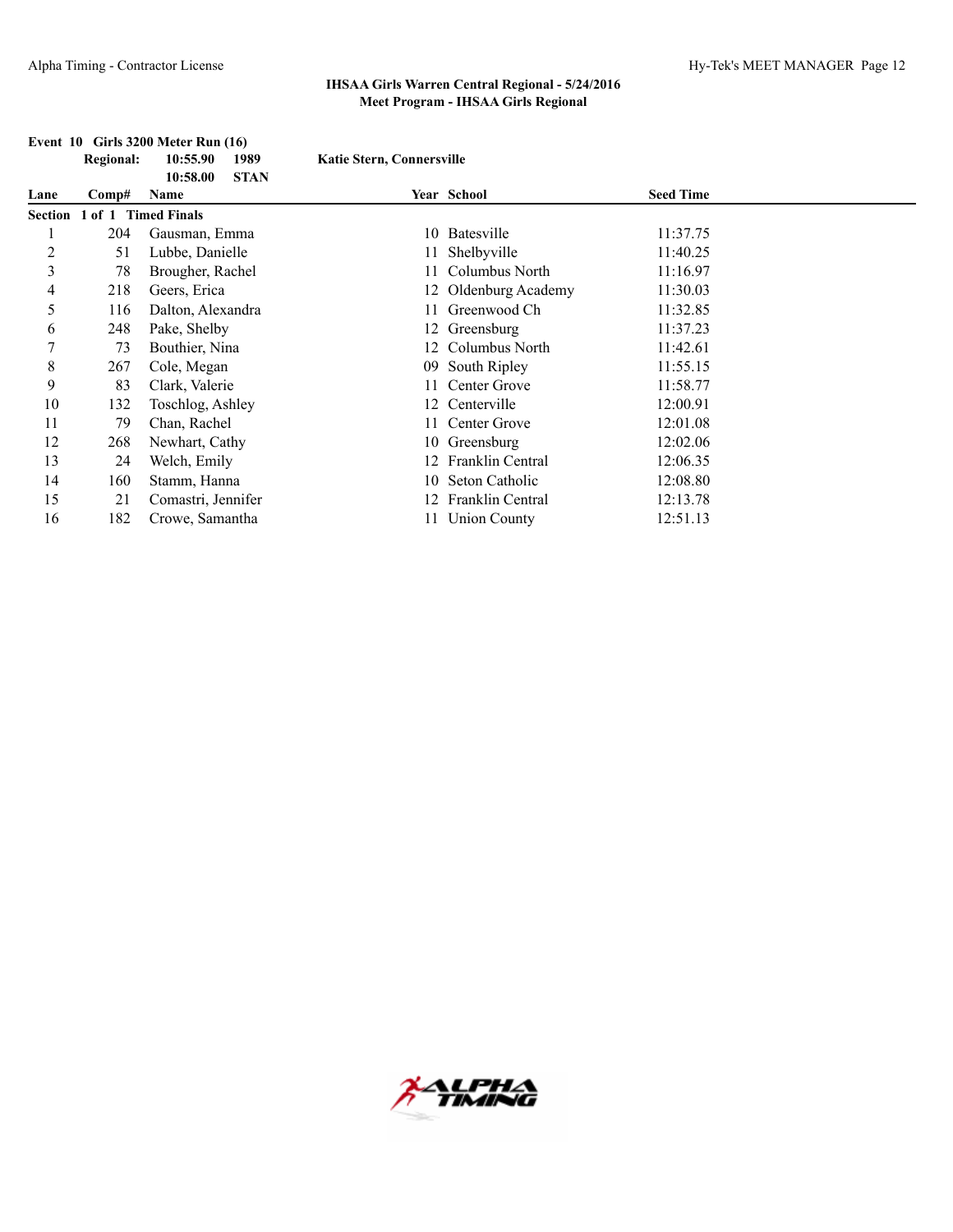## **Event 11 Girls 4x400 Meter Relay (16)**

#### **Regional: 3:56.94 2003 Warren Central, Warren Central Adams, Assefa, Cunningham, Seehase**

|                | <b>STAN</b><br>3:58.88       |                               |                                 |                                   |
|----------------|------------------------------|-------------------------------|---------------------------------|-----------------------------------|
| Lane           | Comp#<br><b>Team</b>         |                               | Relay                           | <b>Seed Time</b>                  |
| Section        | 1 of 2 Timed Finals          |                               |                                 |                                   |
| 1              | Rushville Consolidated       |                               | A                               | 4:27.49                           |
|                | 1) 147 Dougherty, Shannon 09 | 2) 149 Ordas, Arielle 11      | 3) 150 Griffith, Charity 09     | 4) 192 Keim, Katlyn 09            |
|                | 5) 148 Fogg, Kayla 11        | 6) 152 Taylor, Brooke 12      |                                 |                                   |
| $\overline{c}$ | <b>Beech Grove</b>           |                               | A                               | 4:26.17                           |
|                | 1) 315 Baxter, Tyonna 09     | 2) 316 Cardenas, Cameron 10   | 3) 317 Luna, Kyli 12            | 4) 318 Goldman, Megan 09          |
|                | 5) 319 Hancock, Marissa 09   | 6) 320 Leak, Emily 09         | 7) 321 Folks-bowie, Kristian 12 | 8) 322 Small, Breanna 09          |
| 3              | Center Grove                 |                               | A                               | 4:21.92                           |
|                | 1) 109 Falcone, Kylie 11     | 2) 107 Riley, Julia 09        | 3) 122 Wellington, Brooke 11    | 4) 108 Wheat, Ashley 10           |
|                | 5) 94 Rassel, Olivia 11      | 6) 110 Dillworth, Deanna 10   | 7) 80 Hickey, Taylor 12         | 8) 112 Kovacs, Alainey 09         |
| 4              | East Central                 |                               | A                               | 4:17.65                           |
|                | 1) 209 Bittner, Abigail 10   | 2) 238 Fey, Emma 09           | 3) 237 Gindling, Kendall 12     | 4) 240 Shumate, Robyn 11          |
|                | 5) 236 Grimm, Eva 09         | 6) 229 Lobenstein, Brianna 09 | 7) 239 Muhlada, Marley 10       | 8) 224 Griffin, Audrey 10         |
| 5              | Oldenburg Academy            |                               | A                               | 4:20.05                           |
|                | 1) 219 Thompson, Carsen 09   | 2) 250 Eckstein, Jillian 10   | 3) 220 Maier, Madelyn 11        | 4) 217 Reed, Haleigh 11           |
|                | 5) 251 Bauman, Sidney 09     |                               |                                 |                                   |
| 6              | Connersville                 |                               | A                               | 4:21.65                           |
|                | 1) 142 West, Morgan 12       | 2) 183 Gregory, Madison 09    | 3) 157 Lynch, Mackenzie 09      | 4) 184 Moore, Sydney 10           |
|                | 5) 185 McQueen, Harley 10    | 6) 141 McCreary, Elaina 09    | 7) 186 Studebaker, Katie 09     | 8) 187 Jacobs, Abbi 10            |
| 7              | Columbus North               |                               | $\overline{A}$                  | 4:26.64                           |
|                | 1) 350 Agnew, Mackenzie 10   | 2) 351 Alexander, Kayla 09    | 3) 352 Meek, Kaitlyn 11         | 4) 74 Tong, Arig 10               |
|                | 5) 353 Espinoza, Karol 11    | 6) 341 Howard-Bass, Maliah 11 | 7) 71 Allen, Avrie 12           | 8) 354 Bailey, Sophie 10          |
| 8              | Richmond                     |                               | A                               | 4:27.65                           |
|                | 1) 166 Austin, Riley 10      | 2) 188 Hunter, Jada 11        | 3) 169 Hurley, Braxtyn 10       | 4) 177 Vanmiddlesworth, Payton 09 |
|                | 5) 189 Hampton, Tianna 10    | 6) 190 Klingman, Cailin 10    | 7) 191 Lopez, Jennifer 09       | 8) 167 Easley, Katie 10           |
|                |                              |                               |                                 |                                   |

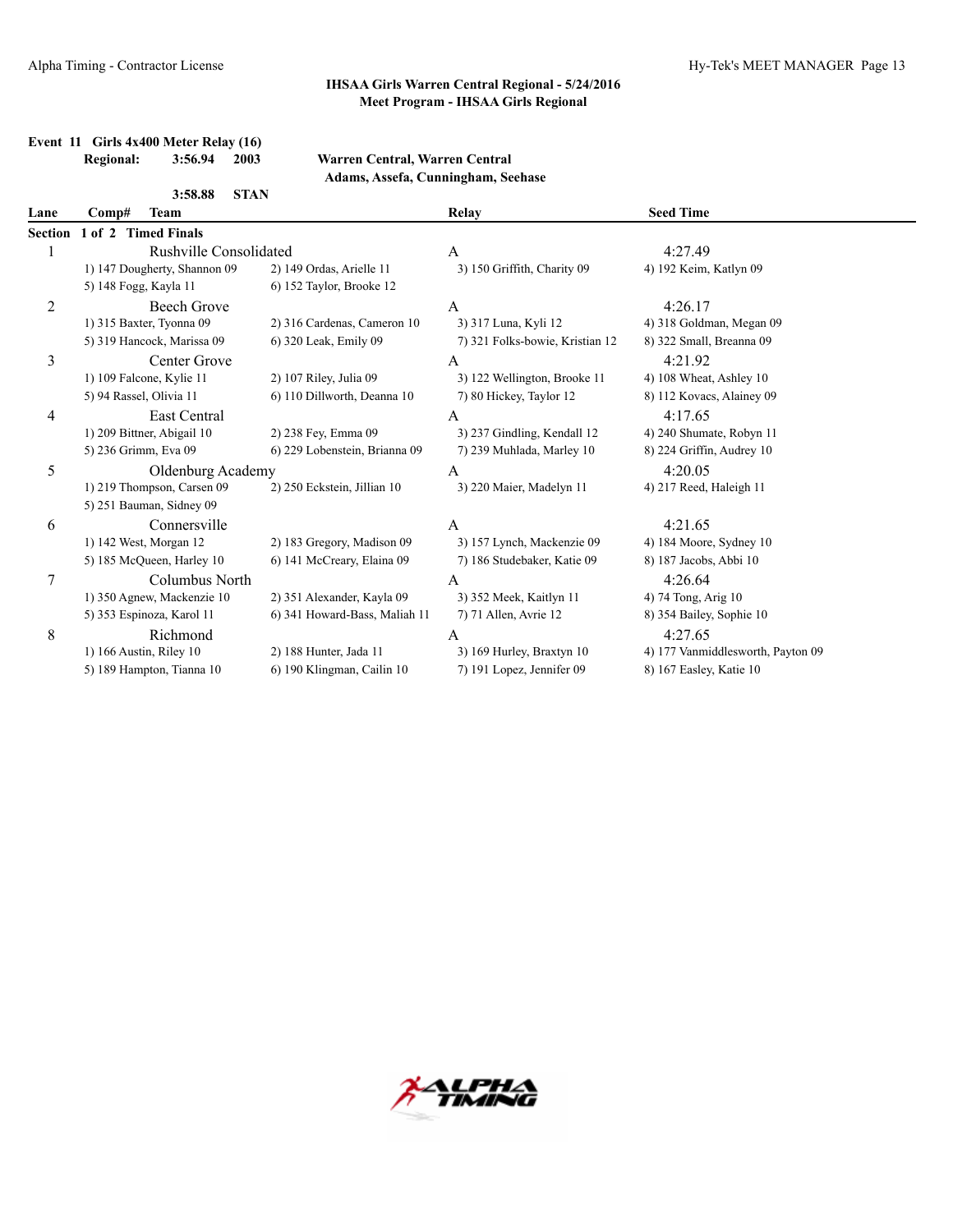#### **Section 2 of 2 Timed Finals...(Event 11 Girls 4x400 Meter Relay (16))**

|                | Greenwood Community         |                              | A                             | 4:17.23                     |
|----------------|-----------------------------|------------------------------|-------------------------------|-----------------------------|
|                | 1) 88 Anderson, Hanna 10    | 2) 93 McClarney, McKenzie 09 | 3) 65 Neely, Taylor 11        | 4) 66 Renfro, Maddy 12      |
|                | 5) 106 Allen, Ashley 10     | 6) 105 Allen, Olivia 09      | 7) 90 Harper, Victoria 12     | 8) 103 Taft, Jae 12         |
| $\overline{2}$ | New Palestine               |                              | A                             | 4:16.40                     |
|                | 1) 262 Crowder, Victoria 09 | 2) 305 McKilligin, Olivia 10 | 3) 306 Smith, Courtney 12     | 4) 314 Taylor, Sophia 09    |
|                | 5) 307 Dewitt, Colbi 11     | 6) 308 McKinley, Hannah 10   | 7) 309 Dockins, Annabelle 12  | 8) 298 Lindsay, Natalie 11  |
| 3              | <b>Franklin Community</b>   |                              | A                             | 4:12.56                     |
|                | 1) 117 Beavins, Emma 10     | 2) 89 Doublin, Kloie 10      | 3) 91 Parramore, Alexandra 11 | 4) 118 Purdy, McKinley 12   |
|                | 5) 119 Fears, Sydney 12     | 6) 120 Kunze, Blaec 12       | 7) 121 Sandrock, Carly 11     |                             |
| 4              | Warren Central              |                              | A                             | <b>STAN</b><br>3:58.15      |
|                | 1) 25 Baker, Ashley 11      | 2) 26 Byrdsong, Bryeana 12   | 3) 34 Johnson, Dejah 11       | 4) 3 Tyler, Tiler 11        |
|                | 5) 52 Hammons, Mya 09       | 6) 28 Batts, Kennedy 10      | 7) 27 Covington, Mikeisha 09  | 8) 4 Waites, Keytorria 11   |
| 5              | Greenfield-Central          |                              | A                             | 4:03.64                     |
|                | 1) 9 Cook, Sydney 10        | 2) 13 Flora, Amanda 12       | 3) 10 Girolami, Savannah 12   | 4) 12 Polster, Mackenzie 09 |
|                | 5) 11 Helgason, Katie 11    | 6) 14 Loyal, Hayleigh 11     | 7) 53 Fletcher, Samara 12     | 8) 16 Sexton, Riley 10      |
| 6              | Franklin Central            |                              | A                             | 4:06.64                     |
|                | 1) 54 Day, Madison 10       | 2) 22 Hoover, Kaylor 11      | 3) 31 Jackson, Adrienne 12    | 4) 17 Miller, Grace 09      |
|                | 5) 50 Mitchell, Chessa 11   | 6) 18 Reedus, Jada 09        | 7) 55 Rush, Rachel 09         | 8) 19 Talhelm, Brooke 12    |
| 7              | Roncalli                    |                              | A                             | 4:16.91                     |
|                | 1) 313 Biasi, Jennifer 12   | 2) 38 Saylor, Paige 11       | 3) 39 Schultheis, Carlie 09   | 4) 293 Shover, Sarah 10     |
|                | 5) 42 Asher, Josie 11       | 6) 36 Clarke, Morgan 11      | 7) 291 Jahnke, Izzy 10        | 8) 277 Whalen, Claire 11    |
| 8              | Batesville                  |                              | A                             | 4:17.35                     |
|                | 1) 231 Bruns, Clare 12      | 2) 203 Robben, Madeleine 11  | 3) 232 Meadows, Sophie 11     | 4) 208 Harmeyer, Haylee 10  |
|                | 5) 249 Laker, Cheyenne 10   | 6) 233 Meyer, Morgan 10      | 7) 201 Poltrack, Sarah 11     | 8) 206 Maupin, Audrey 10    |
|                |                             |                              |                               |                             |

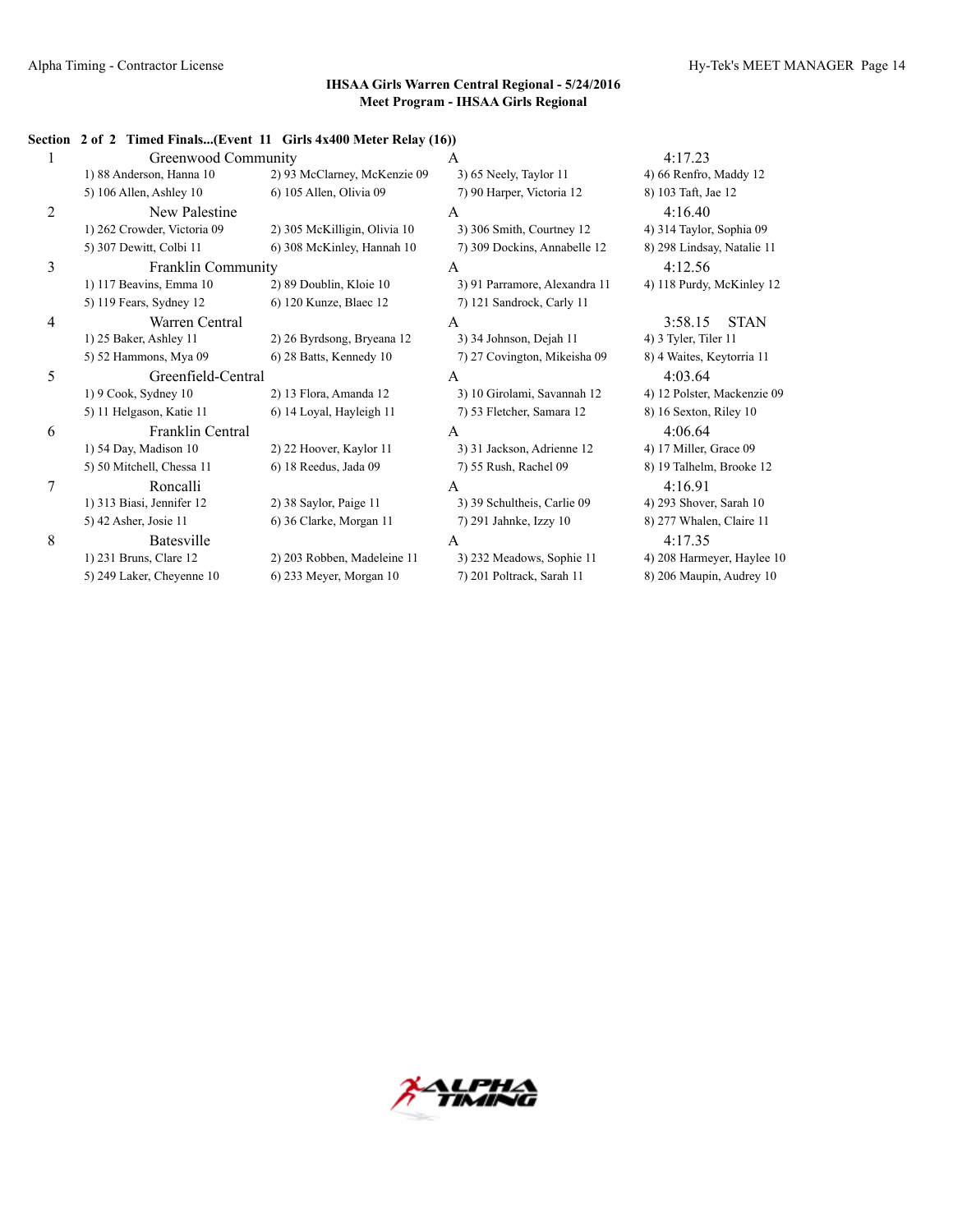## **Event 12 Girls High Jump (20)**<br>Regional: 5-08

**5-04.00 STAN**

**Regional: 5-08 2003 Mariesa Greene, Warren Central**

| Pos | Comp#                | Name                |    | Year School               | <b>Seed Mark</b> |  |
|-----|----------------------|---------------------|----|---------------------------|------------------|--|
|     | Flight 1 of 1 Finals |                     |    |                           |                  |  |
|     | 250                  | Eckstein, Jillian   |    | 10 Oldenburg Academy      | 4-08.00          |  |
| 2   | 52                   | Hammons, Mya        | 09 | Warren Central            | $4 - 10.00$      |  |
| 3   | 275                  | Ezell, Brooke       |    | Southwestern She          | $4 - 10.00$      |  |
| 4   | 118                  | Purdy, McKinley     |    | <b>Franklin Community</b> | $4 - 10.00$      |  |
| 5   | 274                  | Smiley, Jahna       | 10 | Greenwood Co              | $4 - 10.00$      |  |
| 6   | 194                  | Reichart, Emma      |    | $12$ Tri                  | $4 - 10.00$      |  |
|     | 142                  | West, Morgan        | 12 | Connersville              | $4 - 10.00$      |  |
| 8   | 276                  | Carpenter, Abby     | 10 | Morristown                | $4 - 10.00$      |  |
| 9   | 193                  | Davis, Ryanne       |    | 10 Cambridge Ci           | $4 - 10.00$      |  |
| 10  | 277                  | Whalen, Claire      |    | Roncalli                  | $4 - 10.00$      |  |
| 11  | 123                  | KiKendall, Keeleigh | 09 | Columbus East             | $4 - 10.00$      |  |
| 12  | 57                   | Bryans, Marisa      |    | 11 Roncalli               | $4 - 10.00$      |  |
| 13  | 273                  | Westen, Olivia      | 10 | Greenwood Co              | $4 - 10.00$      |  |
| 14  | 56                   | Bell, Maray         | 10 | Warren Central            | $5 - 00.00$      |  |
| 15  | 92                   | Goines, Haley       | 10 | Center Grove              | $5 - 00.00$      |  |
| 16  | 252                  | Cox, Logan          | 09 | East Central              | $5 - 00.00$      |  |
| 17  | 155                  | Reichley, Julia     |    | Seton Catholic            | $5 - 00.00$      |  |
| 18  | 253                  | Hampton, Arieaunna  |    | 11 Greensburg             | 5-01.00          |  |
| 19  | 49                   | Bell, Janea         |    | Franklin Central          | 5-01.00          |  |
| 20  | 124                  | Mack, Katie         |    | Columbus East             | 5-02.00          |  |

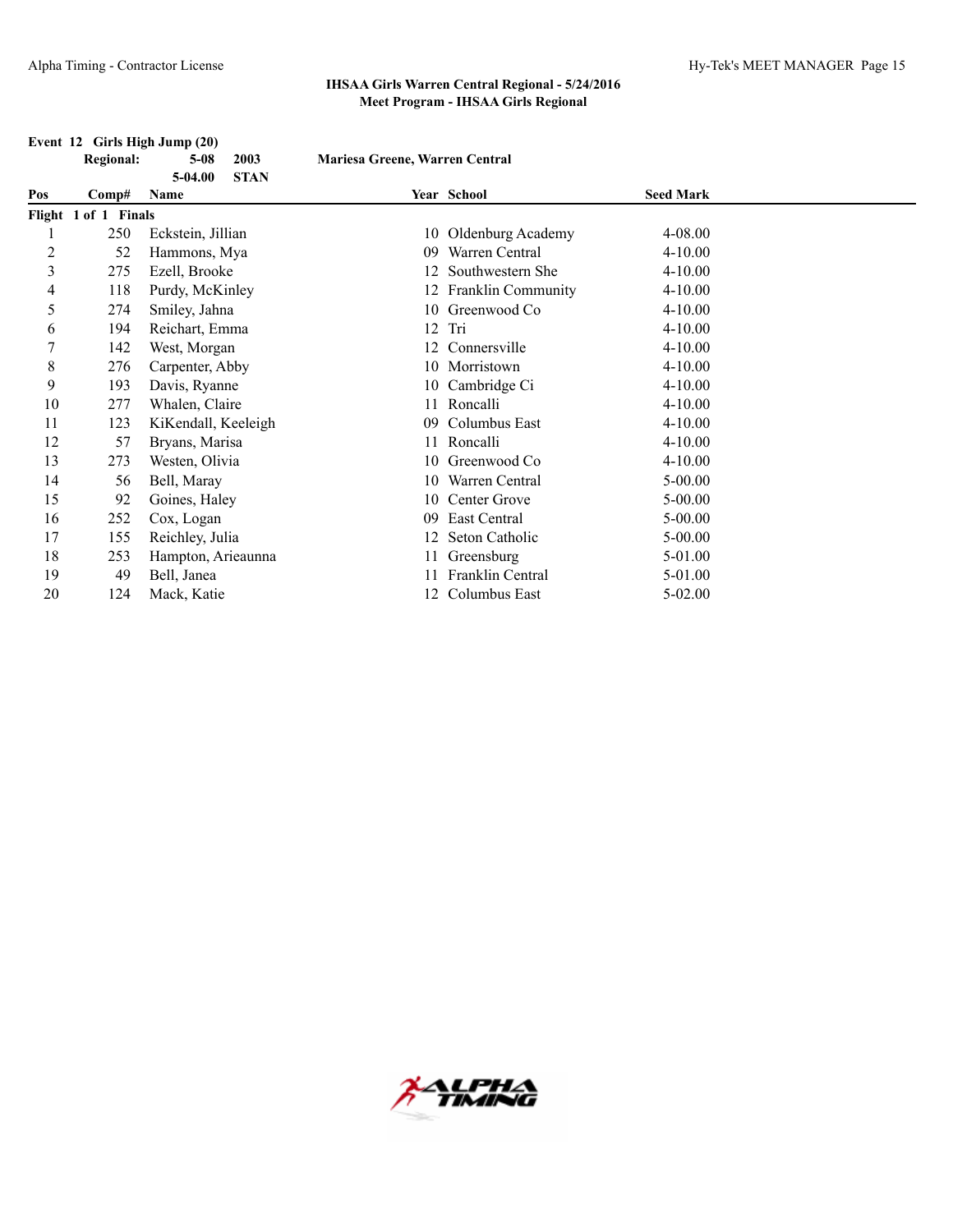|                | <b>Regional:</b>     | 150-05<br>2008                | <b>Monteka Flowers, Warren Central</b> |                       |                  |  |
|----------------|----------------------|-------------------------------|----------------------------------------|-----------------------|------------------|--|
| Pos            | Comp#                | <b>STAN</b><br>129-07<br>Name |                                        | Year School           | <b>Seed Mark</b> |  |
|                | Flight 1 of 2 Finals |                               |                                        |                       |                  |  |
|                | 256                  | Grimes, Lilly                 | 09                                     | Greensburg            | 98-00            |  |
| $\overline{c}$ | 257                  | Newhart, Rosie                |                                        | Jac-Cen-Del           | 99-09            |  |
| 3              | 195                  | Willis, Emily                 |                                        | Centerville           | $100 - 03$       |  |
| 4              | 196                  | Beckman, Jessica              | 09                                     | Connersville          | 100-05           |  |
| 5              | 197                  | Stegall, Faith                |                                        | 10 Northeastern       | 100-06           |  |
| 6              | 285                  | Cooper, Bella                 | 10                                     | <b>Triton Central</b> | 101-07           |  |
| 7              | 255                  | Browning, Erin                |                                        | Greensburg            | 105-03           |  |
| 8              | 284                  | Lux, Kiersten                 | 12                                     | Waldron               | 105-06           |  |
|                | Flight 2 of 2 Finals |                               |                                        |                       |                  |  |
| 1              | 283                  | Burkhart, Hannah              | 09                                     | Greenfield-Central    | $105 - 10$       |  |
| 2              | 58                   | Anderson, Deysha              |                                        | Warren Central        | 108-01           |  |
| $\overline{3}$ | 60                   | Flora, Jennifer               |                                        | Greenfield-Central    | 108-09           |  |
| 4              | 282                  | Hammond, Brittany             |                                        | Franklin Community    | 109-01           |  |
| 5              | 127                  | Griewe, Seena                 | 11                                     | Columbus East         | 111-02           |  |
| 6              | 59                   | Cain, Lillie                  |                                        | New Palestine         | 115-00           |  |
|                | 126                  | Coleman-turner, Beyoncey      | 09                                     | Columbus East         | 118-06           |  |
| 8              | 125                  | Castro, Kinsley               |                                        | 12 Franklin Community | $119-10$         |  |

#### **Event 13 Girls Discus Throw (16)**

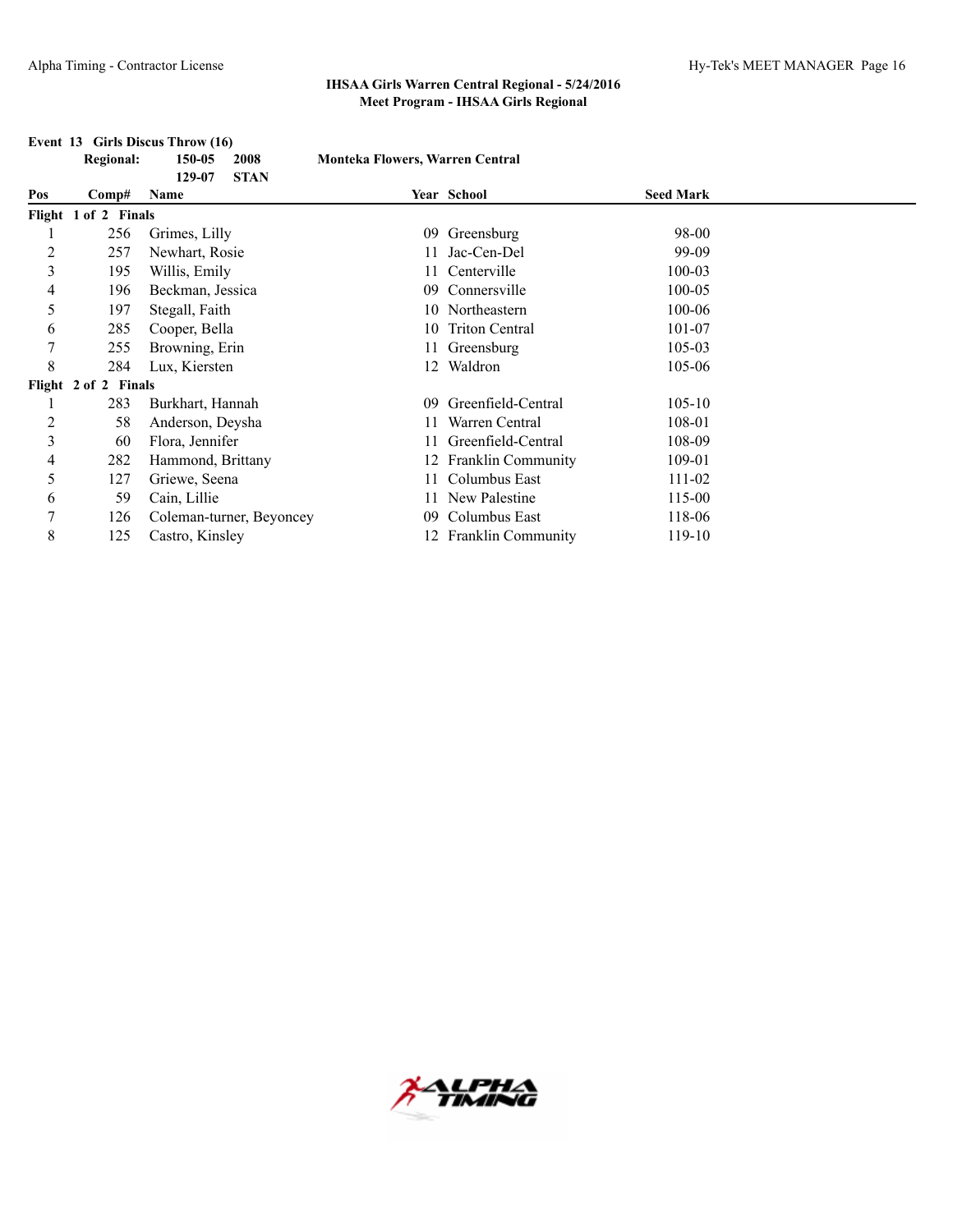|     | <b>Regional:</b>     | 45-08.50<br>2004<br>$40 - 05.50$<br><b>STAN</b> | Kimmeyonia Reed, Warren Central |                       |                  |  |
|-----|----------------------|-------------------------------------------------|---------------------------------|-----------------------|------------------|--|
| Pos | Comp#                | Name                                            |                                 | Year School           | <b>Seed Mark</b> |  |
|     | Flight 1 of 2 Finals |                                                 |                                 |                       |                  |  |
|     | 200                  | Adams, Madison                                  |                                 | 10 Northeastern       | 31-08.50         |  |
| 2   | 198                  | Ferguson, Kennedy                               |                                 | 12 Connersville       | 32-04.50         |  |
| 3   | 257                  | Newhart, Rosie                                  |                                 | Jac-Cen-Del           | 32-06.50         |  |
| 4   | 255                  | Browning, Erin                                  |                                 | Greensburg            | 34-08.00         |  |
| 5   | 199                  | Moore, Cassie                                   | 12                              | Connersville          | 34-09.00         |  |
| 6   | 281                  | Ferrell, Kelsey                                 |                                 | 11 Franklin Central   | 34-11.00         |  |
| 7   | 125                  | Castro, Kinsley                                 |                                 | 12 Franklin Community | 35-00.00         |  |
| 8   | 128                  | Montgomery, Allyson                             |                                 | 10 Greenwood Co       | 35-00.00         |  |
|     | Flight 2 of 2 Finals |                                                 |                                 |                       |                  |  |
|     | 256                  | Grimes, Lilly                                   | 09                              | Greensburg            | 35-04.50         |  |
| 2   | 280                  | Schmidt, Emma                                   |                                 | 11 Roncalli           | 35-07.00         |  |
| 3   | 59                   | Cain, Lillie                                    |                                 | New Palestine         | 35-09.00         |  |
| 4   | 60                   | Flora, Jennifer                                 |                                 | Greenfield-Central    | 36-04.00         |  |
| 5   | 129                  | Cheek, Alysha                                   | 12.                             | Center Grove          | 37-01.00         |  |
| 6   | 126                  | Coleman-turner, Beyoncey                        | 09                              | Columbus East         | 39-00.00         |  |
| 7   | 58                   | Anderson, Deysha                                |                                 | Warren Central        | 39-08.00         |  |
| 8   | 61                   | Carson, Katie                                   |                                 | 12 Roncalli           | 40-04.00         |  |

#### **Event 14 Girls Shot Put (16)**

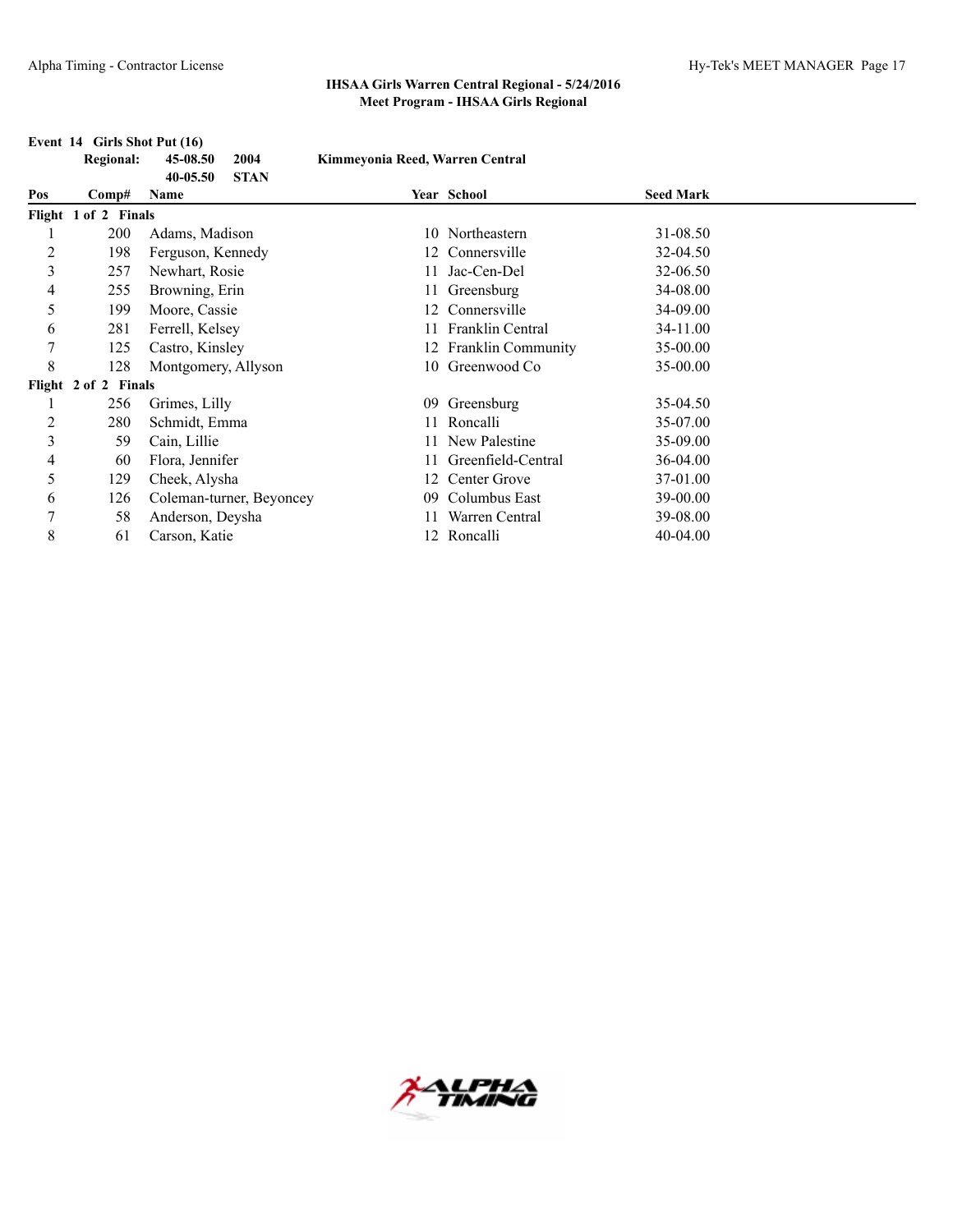# **Event 15 Girls Long Jump (16)**

**Regional: 18-09.50 2003 Lorian Price, Warren Central**

|                |                      | <b>STAN</b><br>17-11.00 |     |                    |                  |  |
|----------------|----------------------|-------------------------|-----|--------------------|------------------|--|
| Pos            | Comp#                | Name                    |     | Year School        | <b>Seed Mark</b> |  |
|                | Flight 1 of 2 Finals |                         |     |                    |                  |  |
|                | 154                  | Hoodlebrink, Aimee      |     | 11 Hagerstown      | 15-08.50         |  |
| $\overline{2}$ | 33                   | Hoosier, Prommyse       | 09  | Warren Central     | 15-11.00         |  |
| 3              | 98                   | Miller, Kerrigan        |     | Whiteland Co       | 15-11.50         |  |
| 4              | 89                   | Doublin, Kloie          | 10. | Franklin Community | 16-01.25         |  |
| 5              | 52                   | Hammons, Mya            | 09  | Warren Central     | 16-02.25         |  |
| 6              | 228                  | Ewing, Mackenzie        | 09  | East Central       | 16-07.00         |  |
| 7              | 244                  | Robben, Amelia          |     | 12 Franklin County | 16-08.50         |  |
| 8              | 38                   | Saylor, Paige           |     | 11 Roncalli        | 16-11.50         |  |
|                | Flight 2 of 2 Finals |                         |     |                    |                  |  |
|                | 194                  | Reichart, Emma          | 12  | Tri                | 14-11.25         |  |
| $\overline{c}$ | 50                   | Mitchell, Chessa        |     | Franklin Central   | 14-11.75         |  |
| 3              | 279                  | Brandenburg, Alexis     |     | 10 North Decatur   | 15-00.75         |  |
| 4              | 92                   | Goines, Haley           | 10  | Center Grove       | 15-03.00         |  |
| 5              | 254                  | Stenger, Liberti        |     | Jac-Cen-Del        | 15-03.00         |  |
| 6              | 107                  | Riley, Julia            | 09  | Center Grove       | 15-05.00         |  |
| 7              | 175                  | Dickman, Sarah          | 10  | Seton Catholic     | 15-05.25         |  |
| 8              | 278                  | Tackett, Alexis         |     | Shelbyville        | 15-06.75         |  |